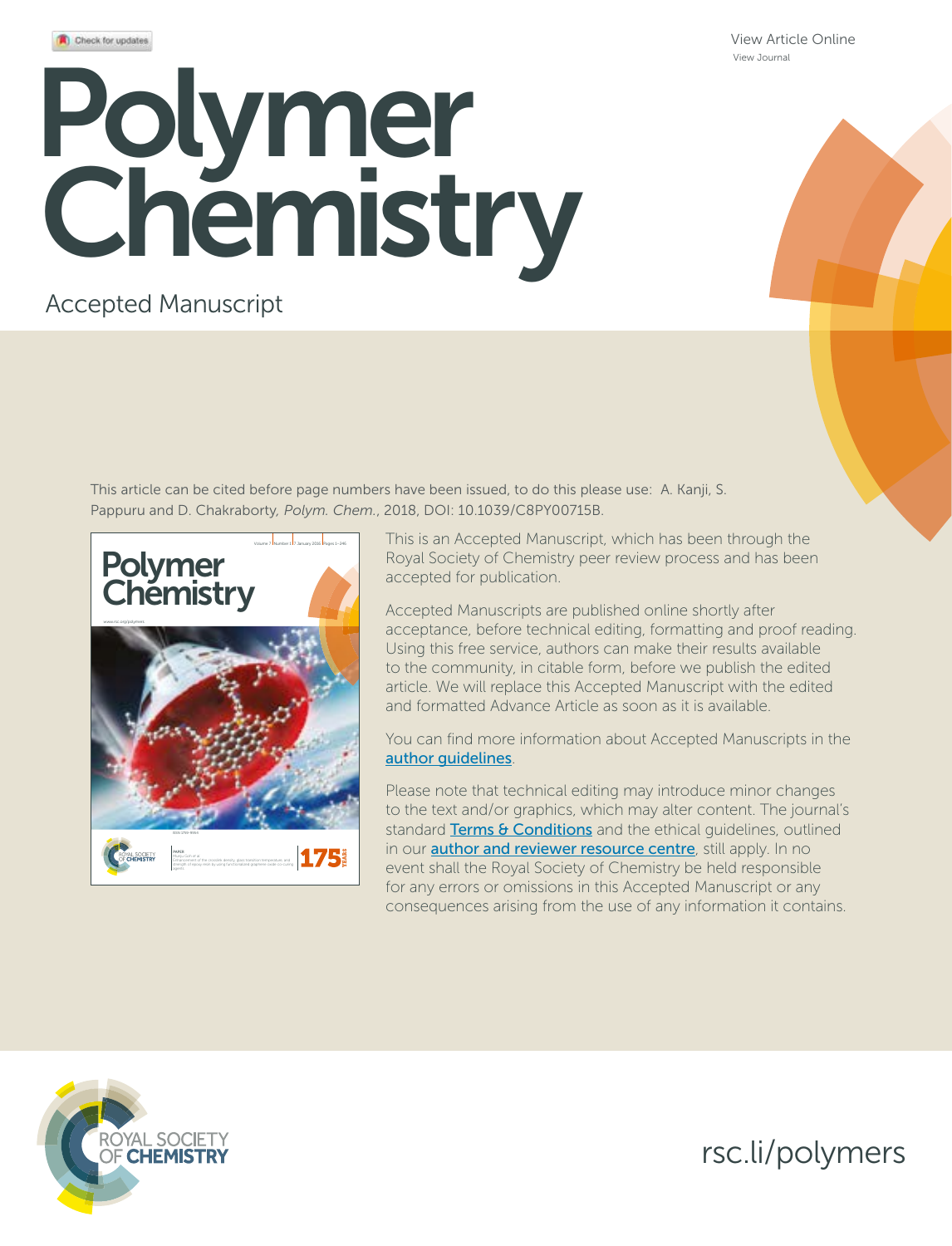Published on 04 July 2018. Downloaded by Kaohsiung Medical University on 7/4/2018 9:42:04 AM.

# **Journal Name**



# ARTICLE

Received 00th January 20xx, Accepted 00th January 20xx

DOI: 10.1039/x0xx00000x

**www.rsc.org/** 

# **Fully alternating and regioselective ring-opening copolymerization of phthalic anhydride with epoxides using highly active metal-free lewis pairs as a Catalyst**

Anjaneyulu K,† Sreenath Pappuru† and Debashis Chakraborty\*

Recent work has been directed to the design of metal-free Lewis pair catalysts for ring-opening alternating copolymerization (ROAP) reactions to enhance both activity and selectivity. While the simplest type of organic bases/Lewis bases (for example: PPN<sup>+</sup>Cl<sup>-</sup>, DMAP, DBU and TBD) are able to copolymerize anhydride-epoxide in a non-living and nonquantitative manner, the introduction of Lewis acids radically changes this behaviour. In this study, various Lewis acids namely B(C<sub>2</sub>H<sub>5</sub>)<sub>3</sub>, Al(CH)<sub>3</sub>, Et<sub>2</sub>Zn and <sup>n</sup>Bu<sub>2</sub>Mg in combination with various Lewis bases PPN<sup>+</sup>Cl<sup>-</sup>, DMAP, DBU and TBD were tested as Lewis pair catalysts for anhydride-epoxide ring-opening copolymerization (ROCOP) studies. Based on the observed results, the B(C<sub>2</sub>H<sub>5</sub>)<sub>3</sub>/PPNCl pair stood out as the most active and effective Lewis pair for the perfectly alternating and regioselective controlled ROCOP of various epoxides (cyclohexene oxide, CHO; *tert-*butyl glycidyl ether, *t*BGE and 2 benzyloxirane, BO) with pthalic anhydride (PA). Medium to high molecular weight linear poly(anhydride-co-epoxide)s (*M*<sup>n</sup> up to 57.5 kg mol<sup>-1</sup>) are achieved, and most of them exhibit narrow molecular weight distributions ( $M_w/M_n$  as low as 1.07). However, in the presence of strong Lewis acids (Al(CH)<sub>3</sub>, Et<sub>2</sub>Zn and <sup>n</sup>Bu<sub>2</sub>Mg) and neutral Lewis bases (DMAP/DBU/TBD) this broad applicability is offset by a lack of control over the polymerizations, including side reactions as a consequence of strong acidity/alkalinity. Hence, the ideally suitable acidity/alkalinity and matched size of the Lewis pair are considered crucial for the effective copolymerization of PA and epoxides. In addition, from P(PA-*alt*-*t*BGE) copolymers hydroxylfunctionalized poly(ester- *alt*-glycerol)'s were successfully synthesized by deprotection of the *t*-butyl groups.

## **Introduction**

The most commercially successful aliphatic polyester today namely polylactide (PLA), is made from starch-rich crops such as corn and has found use in biomedical devices, packaging materials and a variety of commodity consumer products.<sup>1</sup> Unfortunately, regular PLA shows modest glass transition temperature ( $T_g$  = 50-60 <sup>o</sup>C).<sup>1b</sup> Hence it is a poor alternative to glassy petroleum based polymers such as polystyrene, (T<sub>g</sub> = 100 °C). Therefore an alternative synthetic route for amorphous, high-T<sub>g</sub> aliphatic/aromatic polyester is the alternating copolymerization of epoxides and cyclic anhydrides as seen from the recent literature.<sup>2,3a-3f</sup> The most common route to produce these aliphatic/aromatic polyesters is the ring-opening copolymerization (ROCOP) of cyclic anhydrides with epoxides, which is gaining increasing attention both in academia and in the industry.<sup>2</sup> The respective polymers have been extensively used as fibers, plastics, films for engineering,

decade, the design of single-site metal catalysts for the efficient ROCOP of cyclic anhydrides and various epoxides to obtain these poly(anhydride-*alt*-epoxide)s has made significant improvement. $^{2}$  The copolymerization of epoxides and anhydrides was originally reported from 1960s,<sup>4a</sup> suffer from harsh conditions, low reactivity, low molecular weight, and/or ether formation.<sup>4</sup> The first remarkable breakthrough in this reaction was not noted until the use of a 2-cyano-*β*– diketiminato Zn catalyst was reported by Coates and coworkers in 2007.<sup>2a</sup> After this discovery, increasing attention has been paid to this pathway in the recent years, other successful single-site catalysts have also been reported in this context as highly efficient mediators of ROCOP using a variety of cyclic anhydrides and epoxides.<sup>2b-2k,3a-3f</sup> In all these organometallic complexes, the chain enchainment occurs by prior coordination of the epoxides to the growing metal complex before their insertion at the chain ends. The complexity of the ligands with and as an integral part of these complexes that are generally synthesized through multistep synthesis is the another common feature of these very active catalysts. Moreover, the polymers afforded from these transition-metal complexes are colored due to metal residues and often toxic, and post-polymerization metal exclusion step is always necessary.

packaging, biomedical materials, and so on.<sup>1</sup> Over the last

*Department of Chemistry, Indian Institute of Technology Madras, Chennai 600 036, Tamil Nadu, India.* 

*E-mail: dchakraborty@iitm.ac.in (Debashis Chakraborty)* 

<sup>†</sup> These authors contributed equally to this work.

Electronic Supplementary Information (ESI) available: [details of any supplementary information available should be included here]. See DOI: 10.1039/x0xx00000x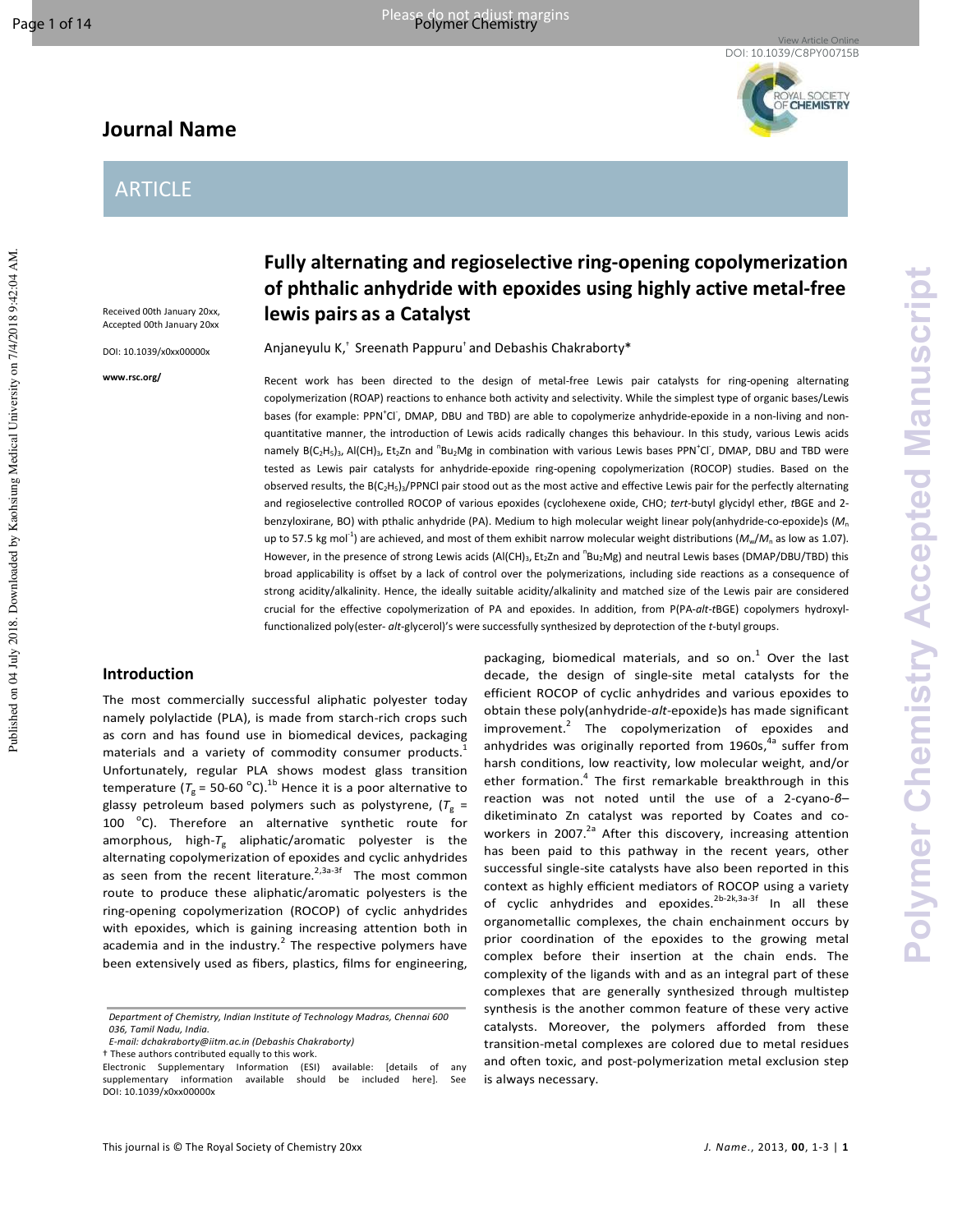**ARTICLE Journal Name** DOI: 10.1039/C8PY00715B

Published on 04 July 2018. Downloaded by Kaohsiung Medical University on 7/4/2018 9:42:04 AM.

Published on 04 July 2018. Downloaded by Kaohsiung Medical University on 7/4/2018 9:42:04 AM

The main challenge in ring-opening copolymerization (ROCOP) is to establish a powerful polymerization technique, using simple metal-free approach that combines the ability to produce fully alternating poly(anhydride-*alt*-epoxide)s with low dispersities and controllable macromolecular characteristics. There are not many such reports for synthesizing oxygenated copolymers with controlled  $M_{\text{n}}$ , MWD's and with rigorously alternating microstructures by using this convenient and less expensive approach.<sup>4</sup> j,5,6b,7,12,13,15 Hence, recent work has been directed to the design of simple single-site metal-free catalysts, which has strong cooperative effects between Lewis acids and organocatalytic nucleophiles/Lewis bases for ROCOP of cyclic anhydrides with epoxides to enhance both activity and selectivity.<sup>6</sup> However, recent organocatalytic systems showed less degree of control with low  $M<sub>n</sub>$  values and broad molecular weight distributions ( $M_w/M_n$ ) for alternating copolymerization of epoxides with cyclic anhydrides.<sup>4i</sup> In this context, very recently Zhao and coworkers demonstrated a highly active organocatalysts for the ring-opening alternating copolymerization (ROAP) of phthalic anhydride and epoxides by using simple phosphazene base (*t*-BuP<sub>1</sub>).<sup>5</sup> This phosphazene catalysed ROAP proceeded in a living and highly selective manner, with full conversion of PA, leading to tailor-made alternating polyesters in the presence of monohydroxyl benzyl alcohol. Moreover, metal-free Lewis pair initiators, especially  $B(C_2H_5)_3$ / NBu<sub>4</sub>Cl (PPNCl) and  $B(C_2H_5)_3$ / DTMeAB (DBU) were recently explored for  $CO<sub>2</sub>$  or COS/epoxide copolymerization studies.<sup>6b,7</sup> In 2016, Gnanou, Feng, and co-workers reported an elegant study and achieved highest activity and excellent selectivity for the copolymerization of  $CO<sub>2</sub>$  and propylene oxide (PO) or cyclohexane oxide (CHO) using  $B(C_2H_5)_3/NBu_4Cl$ (PPNCl)-based active systems.<sup>6</sup> In 2017, Zhang, Darensbourg and co-workers successfully demonstrated a highly active B(C<sub>2</sub>H<sub>5</sub>)<sub>3</sub>/DTMeAB (DBU) based catalyst for the fully alternating and perfectly regioselective COS/PO copolymerization to provide well-defined poly(monothiocarbonate)s. $<sup>7</sup>$ </sup> They proposed that, the cooperative effects of the Lewis acid and the Lewis base/nucleophile, together with the steric effects of the Lewis pair are the deciding factors for these effective metal-free catalysts. Inspired by the work of Gnanou group and Darensbourg group and in view of the promising properties of this class of simple Lewis pairs, the activity of various Lewis bases, including PPNCl, DMAP, DBU and TBD with Lewis pair of  $B(C_2H_5)_3$ , Al(CH)<sub>3</sub>, Et<sub>2</sub>Zn and <sup>n</sup>Bu<sub>2</sub>Mg for ROCOP of phthalic anhydride (PA) and various epoxides (cyclohexene oxide, CHO; *tert*-butyl glycidyl ether, *t*BGE and 2 benzyloxirane, BO) were investigated. While the defining structural prerequisites of  $B(C_2H_5)_3$  and various Lewis bases for efficient  $CO<sub>2</sub>$  or COS/epoxide copolymerization studies have been illustrated, <sup>6</sup> the behaviour of these Lewis pairs (LPs) towards cyclic anhydrides with epoxides copolymerization studies are scarcely reported. Very recently Zhang group published on ROCOP epoxides with anhydrides using similar metal-free organoboranes and quaternary onium salts as Lewis acid-base pairs.<sup>12</sup> These LP afforded perfectly alternating copolymers with *M*n's from 1 to 20 kg/mol and molecular

weight distributions ranging from 1.12 to 1.37, which are relatively lower than our results. But the copolymers regioselectivity was competitive with our results. In particular, they achieved high  $M_n$  (20 kg/mol) in a  $1/1/100/350$  [B(C<sub>2</sub>H<sub>5</sub>)<sub>3</sub>/  $PPh_4Br/PA/PO$ ] LP to monomers feed at 80  $^{\circ}$ C, 0.3h under neat condition. Also Recently simple low-toxic zinc alkyls (or aryls) and amines as Lewis pairs were used as effective catalysts for ROCOP of epoxides with anhydrides by Wang group.<sup>13</sup> The obtained copolymers  $M_{n,\text{GPC}}$  values (3 to 17.9 kg/mol) and molecular weight distribution values ( $M_{\text{w}}/M_{\text{n}}$ = 1.11 to 1.28) would be lower than our results. However, they achieved high *M*n (17.9 kg/mol) in a 1/2/400/500 [LA/LB/PA/CHO] LP to monomers feed at 110 °C, 3h under neat condition. In contrast, the epoxides, *t*BGE and BO used in the present work (with the hope to increase the reactivity and molecular weights) are an interesting alternative monomers that are distinct from other oxiranes, such as propylene oxide or cyclohexene oxide, by its electron-with drawing pendant group. This pendant group increases the epoxide acidity and leads to enhanced ring-opening through insertion of the nucleophiles on epoxide. Indeed, the monosubstituted epoxides such as *t*BGE and BO are scarcely involved in the studies on alternating copolymerization.<sup>8,5b</sup>

We have recently reported ROCOP of *tert*-butyl glycidyl ether (*t*BGE) with maleic anhydride (MA) or *L*-Lactide (*L*-LA) utilizing single-site group 4 complexes as Lewis acidic catalysts.<sup>9</sup> However, because of their hindered steric coordination environments these catalytic systems displayed low activity and significant amounts of ether linkages were observed. In the present work, simple less steric  $B(C_2H_5)_3$  (TEB) was used as Lewis acid to activate the epoxide and anhydride monomers and various Lewis bases, including PPNCl, DMAP, DBU and TBD for nucleophilic attack of the  $B(C_2H_5)_3$ -activated monomer to enhance the rate-determining ring-opening steps. This contribution also reports that with respect to the other systems studied (eg. Al(CH)<sub>3,</sub> Et<sub>2</sub>Zn and  ${}^{n}Bu_{2}Mg$  as LA and PPNCI, DMAP, DBU and TBD as LB),  $B(C_2H_5)_3/PPNCI-$ based LPs promote the nearly controlled ring-opening alternating copolymerization (ROAP) of pthalic anhydride (PA) with various epoxides (cyclohexene oxide, CHO; *tert*-butyl glycidyl ether, *t*BGE and 2-benzyloxirane, BO) to produce medium to high molecular weight ( $M<sub>n</sub>$  = 21 to 57 kgmol<sup>-1</sup>) fully alternating tailor-made polyesters with narrow molecular weight distributions ( $M_w/M_n = 1.07$  to 1.28). Finally this contribution demonstrates that the choice of Lewis acid is decisive for the monomer reactivity.

## **Results and discussion**

To study the effect of Lewis pair on catalytic performance, we decided to vary both the Lewis acid (LA) and Lewis base (LB) (Scheme 1). The alternating copolymerizations were carried out in toluene at elevated temperatures using a variety of LPs/epoxides/PA ratios summarized in Tables 1 and 2.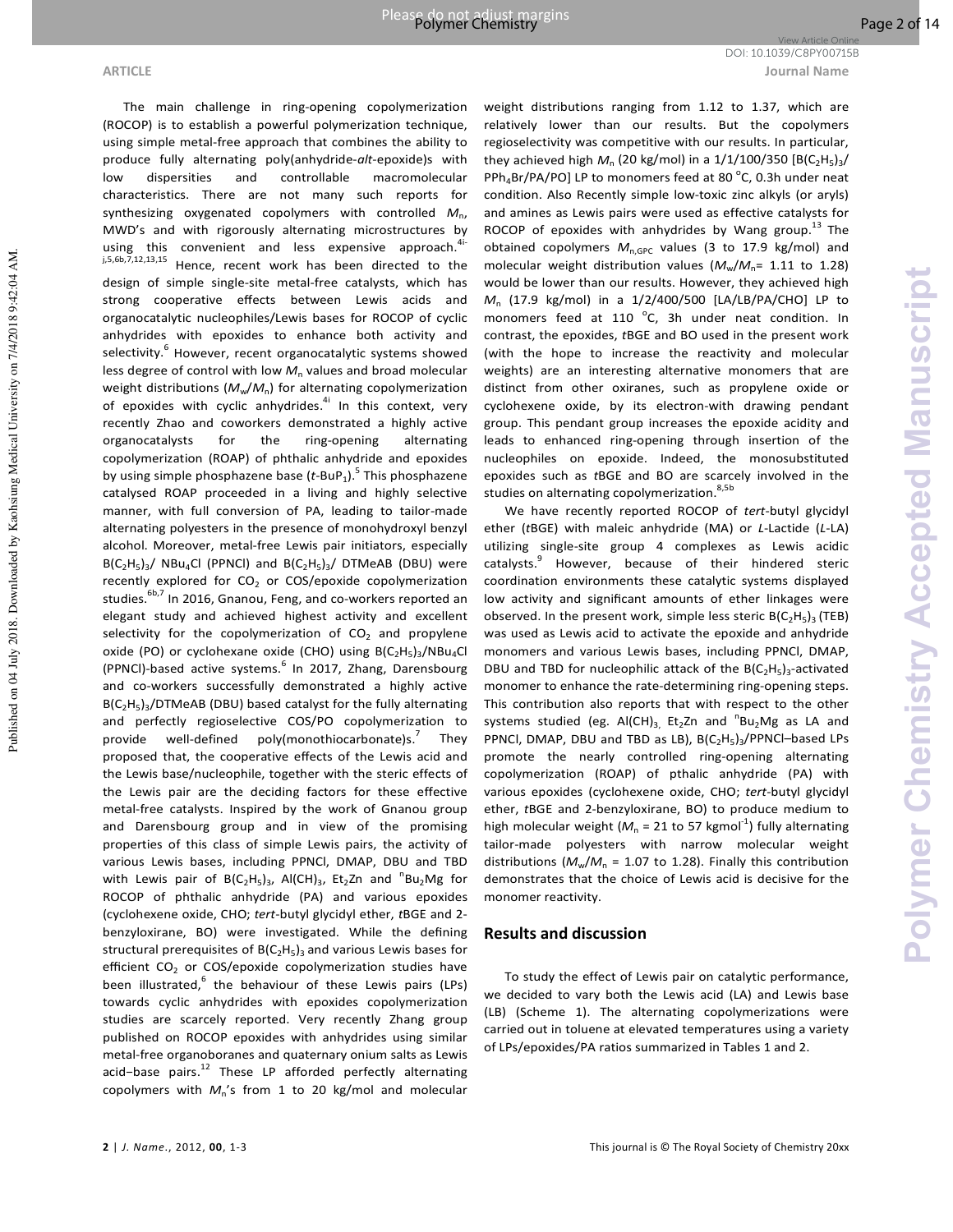Published on 04 July 2018. Downloaded by Kaohsiung Medical University on 7/4/2018 9:42:04 AM



Lewis base = PPNCI, DMAP, DBU and TBD

Scheme 1. Fully alternating copolymerization of PA with CHO by Lewis pairs.

Since respectively CHO is less prone to the formation of cyclic ester byproducts and also well reactive substrate for anhydride copolymerization, we chose to first study the copolymerization of this epoxide with PA. We initially probed the Lewis pair polymerization (LPP) approach by examining the cooperative effects of various LBs on the B(C<sub>2</sub>H<sub>5</sub>)<sub>3</sub>/Al(CH)<sub>3</sub>/Et<sub>2</sub>Zn or <sup>n</sup>Bu<sub>2</sub>Mgbased LPs for the CHO-PA copolymerization in a fixed 200/200/1/2 CHO/PA/LB/LA ratio (Table 1). Based on the results of this initial screening, the  $B(C_2H_5)_3$ /PPNCI pair stood out as the most active and effective LP for the anionic copolymerization of PA with CHO.  $^{1}$ H NMR spectra (Figure 1 and Figures S1, S3 and S6 in ESI) indicates that clean formation of completely alternating structures of CHO-PA copolymers, P(PA-*alt*-CHO), with no traces of aliphatic ethers (absence of signals at 3.60 − 3.45 ppm for CHOCHO diads). All samples displayed chemical shifts in the 4-6 ppm range indicative of hydrogens bound to the carbons *α* to the ester group, from the epoxide units. (Figure 1). The  $^{13}$ C NMR spectra of synthesized polyesters exhibited good regioselectivity (methine versus methylene attack), for unsymmetrical epoxides (*t*BGE and BO). For example, for P(PA-*alt*-BO) and P(PA-*alt*-*t*BGE) in <sup>13</sup>C NMR two main peaks for carbonyl carbon signals were observed, which can be attributed as head-to-tail (HT) junctions, whereas for symmetrical epoxide (CHO) the resulting P(PA-*alt*-CHO), one single peak for carbonyl carbon was observed (Figures S5 and S8 in ESI). In addition, methine carbon region also for P(PA-*alt*-BO) and P(PA-*alt*-*t*BGE) only one signal was observed and no additional signals were found (Figure 2), which indicated that the respective polyesters have good regioselectivity. The  $^{1}$ H and  $^{13}$ C NMR spectra of all other polyester synthesized in this work may be found in the Supporting Information (Figure S1-S17). In contrast to  $B(C_2H_5)_3$ , different trend of Lewis acid activation was observed by the addition of other LAs (Al(CH)<sub>3</sub> or Et<sub>2</sub>Zn or  $\mathrm{^{n}Bu}_{2}Mg$ ) to the PPNCl -based nucleophile or Lewis base towards CHO-PA copolymerization, such that the activity of LAs in the order of  $B(C_2H_5)_3$  >>>  ${}^nBu_2Mg$  > Al(CH)<sub>3</sub> > Et<sub>2</sub>Zn was found. Beyond the screening of different Lewis acids, three other Lewis bases screened for CHO-PA copolymerization are DMAP, DBU and TBD respectively. In combination with a range of Lewis acids these neutral LB's suffered from sluggishness and overall low activity was observed than those obtained from the action of PPNCl. In agreement with previous studies into Lewis acid

activated processes, the greater catalytic activity of  $B(C_2H_5)_3$ over <sup>n</sup>Bu<sub>2</sub>Mg, Et<sub>2</sub>Zn and Al(CH)<sub>3</sub> may be explained by its mild Lewis acidic nature.<sup>6</sup> The activation of PA and epoxides provided by this mild Lewis acid is strong enough to allow the addition of both monomers by growing chain-end and mild enough not to foster the homopolymerization of epoxides and the subsequent formation of ether units (see Figure 3 for its mild activation of PA and *t*BGE). In contrast, the greater activity of PPNCl over DMAP, DBU and TBD may be explained by its cationic character that results from faster dissociation of Cl<sup>-</sup> anion. The activity of the LBs with  $B(C_2H_5)_3$  in the order of PPNCl >>> DMAP > DBU > TBD was observed. In combination with  $B(C_2H_5)_3$  and PPNCI for CHO-PA copolymerization, after 6 h (Table 1, entry 3), almost quantitative monomer consumption had occurred, while at the same time the *M*<sup>n</sup> remained high  $(M_{n,exp} = 21.3 \text{ kg mol}^{-1})$  and the MWD was good  $(M_w/M_n = 1.07)$  than in the case of other Lewis acids. The catalytic performance of B(C<sub>2</sub>H<sub>5</sub>)<sub>3</sub>/PPNCl-based LP compares well, whether in terms of activity or as a well-controlled process, to other well defined organometallic complexes based on  $Cr^{10a,10b}$ , Co<sup>2s</sup> and Al<sup>10c</sup> reported to initiate the ROCOP of PA and CHO (see Table 3). However, all of these complexes synthesis required tedious procedures for their synthesis which may not be commercially feasible. In fact, the polymers obtained by  $B(C_2H_5)_3$ /PPNCl-based LP shown bimodal molecular weight distributions measured by GPC, which is very likely due to background polymerization initiated by PPNCl itself.<sup>4i</sup> Indeed, from the recent reports<sup>4i</sup> and from our control experiment studies we noticed that PPNCl alone able to give alternating low  $M_n$  copolymer from PA and CHO. Hence, in addition to the high  $M_n$  shoulder, low molecular weight tailing being observed in GPC analysis (Figure S18-S25, in ESI).<sup>2</sup> However, the observed number-average molar mass  $(M_{n,exp})$ of 21.3/8.0 kg mol<sup>-1</sup> (Table 2, entry 4 and Figure S18 in ESI), is still lower than theoretical value calculated from the feed ratio of monomers and initiator ( $M_{n,\text{calc}}$ ). This is may be due to the presence of trace quantities of protic species in the system, acting as transfer agent and converting the excess turnover monomers into small oligomers (eg. chain lengths around 5−7 monomer units). $^{2}$ Hence, no transesterification products were seen in the high molecular weight region of the MALDI-ToF-MS analysis.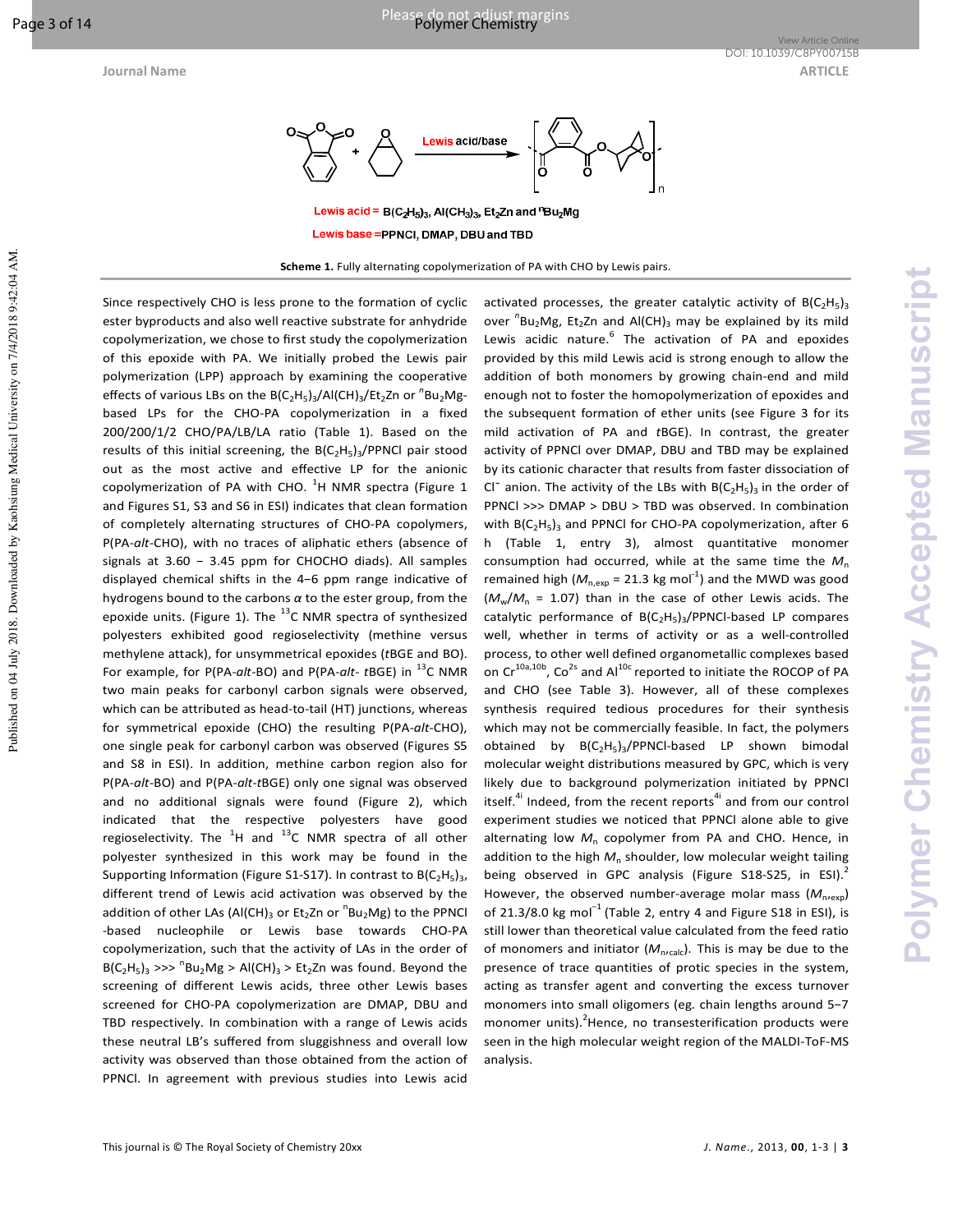**Polymer Chemistry Accepted Manuscript**

**Polymer Chemistry Accepted Manuscript** 

DOI: 10.1039/C8PY00715B

View Article Or

**ARTICLE Journal Name**

| entr             | $\rm LA$                   | Nu           | $[LA]_0/[Nu]_0/$<br>$[PA]_0/[CHO]_0$ | Conv <sup>c</sup> | time            |                    | $M_{\rm n,calc}^{d}$<br>$M_{\rm n,exp}$ <sup>e</sup> |           | Ester:<br>ether | $T_{\rm g}^f$ |
|------------------|----------------------------|--------------|--------------------------------------|-------------------|-----------------|--------------------|------------------------------------------------------|-----------|-----------------|---------------|
| y                |                            |              |                                      | $(\%)$            | (h)             | $(kg \, mol^{-1})$ | $(kg \, mol^{-1})$                                   |           | $(\%)$          |               |
| $\mathbf{1}$     | Et <sub>3</sub> B          | <b>PPNC1</b> | 1/1/200/200                          | 91                | $\overline{10}$ | 49.3               | $16.7 (64\%)/3.8 (36\%)^g$                           | 1.14/1.12 | 97:3            | 88.4          |
| $2^b$            | Et <sub>3</sub> B          | <b>PPNC1</b> | 1/1/200/200                          | 85                | 12              | 49.3               | 13.5 $(73\%)/3.4$ $(27\%)^g$                         | 1.23/1.18 | 95:5            | 66.8          |
| 3                | Et <sub>3</sub> B          | <b>PPNC1</b> | 2/1/200/200                          | >99               | 6               | 49.3               | 21.3 (59%)/8.0 (41%) <sup>8</sup>                    | 1.07/1.1  | 100:0           | 98.8          |
| $4^b$            | Et <sub>3</sub> B          | <b>PPNC1</b> | 2/1/200/200                          | 91                | $10\,$          | 49.3               | $17.1(77\%)/5.5(23\%)^g$                             | 1.04/1.1  | 94:6            |               |
| 5                | $\blacksquare$             | <b>PPNC1</b> | 0/1/200/200                          | 86                | $10\,$          | 49.3               | 8.8                                                  | 1.21      | 91:9            | 33.4          |
| 6                | Et <sub>3</sub> B          | PPNCl        | 2/1/100/100                          | >99               | $\overline{4}$  | 24.6               | 8.2 $(58\%)/6.7$ $(42\%)$ <sup>g</sup>               | 1.15/1.12 | 100:0           | 78.3          |
| $\boldsymbol{7}$ | Et <sub>3</sub> B          | <b>DMAP</b>  | 2/1/200/200                          | 79                | $8\,$           | 49.4               | 13.6 $(56\%)/4.8$ $(44\%)^g$                         | 1.18/1.23 | 94:6            | 61.5          |
| $\,8\,$          | Et <sub>3</sub> B          | <b>DMAP</b>  | 2/1/100/100                          | 75                | 5               | 24.7               | 6.7 $(58\%)/3.7$ $(42\%)$ <sup>g</sup>               | 1.17/1.21 | 95:5            | 53.7          |
| 9                |                            | <b>DMAP</b>  | 0/1/200/200                          | 57                | 5               | 49.4               | 5.3                                                  | 1.21      | 88:12           | 20.2          |
| 10               | Et <sub>3</sub> B          | TBD          | 2/1/200/200                          | $88\,$            | 12              | 49.4               | $10.5 (55\%)/3.6 (45\%)^g$                           | 1.34/1.25 | 86:14           |               |
| 11               |                            | TBD          | 0/1/200/200                          | 51                | 12              | 49.4               | 4.1                                                  | 1.33      | 72:28           |               |
| 12               | $\text{Al}(\text{CH})_3$   | <b>PPNC1</b> | 1/1/200/200                          | 90                | 12              | 49.3               | 4.4                                                  | 1.21      | 81:19           | 27.1          |
| 13               | Al(CH) <sub>3</sub>        | <b>PPNC1</b> | 2/1/200/200                          | 94                | 9               | 49.3               | 6.8                                                  | 1.34      | 85:15           | 31.1          |
| 14               | Al(CH) <sub>3</sub>        | <b>DMAP</b>  | 2/1/200/200                          | 85                | 12              | 49.4               | 5.2                                                  | 1.32      | 81:19           |               |
| 15               | $\text{Al}(\text{CH})_3$   | TBD          | 2/1/200/200                          | 71                | 12              | 49.4               | 4.8                                                  | 1.28      | 77:23           |               |
| 16               | Et <sub>2</sub> Zn         | <b>PPNC1</b> | 1/1/200/200                          | 93                | 12              | 49.3               | 4.1                                                  | 1.34      | 70:30           |               |
| 17               | Et <sub>2</sub> Zn         | PPNCl        | 2/1/200/200                          | 95                | $10\,$          | 49.3               | 5.2                                                  | 1.37      | 76:24           | 41.2          |
| 18               | Et <sub>2</sub> Zn         | <b>DMAP</b>  | 2/1/200/200                          | 81                | 12              | 49.4               | 4.5                                                  | 1.33      | 79:21           |               |
| 19               | Et <sub>2</sub> Zn         | TBD          | 2/1/200/200                          | $77\,$            | 12              | 49.4               | 4.2                                                  | 1.37      | 71:29           |               |
| $20\,$           | $nBu_2Mg$                  | <b>PPNC1</b> | 2/1/200/200                          | $81\,$            | 12              | 49.3               | 4.4                                                  | 1.27      | 72:28           | 54.2          |
| 21               | $n_{\text{Bu}_2\text{Mg}}$ | <b>DMAP</b>  | 2/1/200/200                          | 71                | 12              | 49.4               | 3.6                                                  | 1.32      | 74:26           |               |
| 22               | $n_{\text{Bu}_2\text{Mg}}$ | TBD          | 2/1/200/200                          | 70                | 12              | 49.4               | 3.3                                                  | 1.35      | 71:29           |               |

<sup>a</sup>Each reaction was performed in 2.5 mL of dry toluene, [PA]。/ [CHO]。/ [LA]。/ [Nu]。= 200/200/2/1, at 100 °C, Unless otherwise noted. <sup>b</sup>Reaction temp at 80<br>°C. <sup>c</sup>monomer conversion as determined by <sup>1</sup>H NMR spectroscopy. {[CHO]<sub>o</sub>/[Nu]<sub>o</sub> × (% conversion of CHO) × (mol wt of CHO)] + molecular weight of end group.  $M_{PA}$  = 148.12 g mol<sup>-1</sup>,  $M_{CHO}$  = 98.15 g mol<sup>-1</sup>,  $M_{Nu}$  = (Cl, 35.5;<br>DMAP, 122.17; TBD, 139.2; DBU, 152.2) g mol<sup>-1</sup>. <sup>e</sup> $M_n$ GPC peak areas).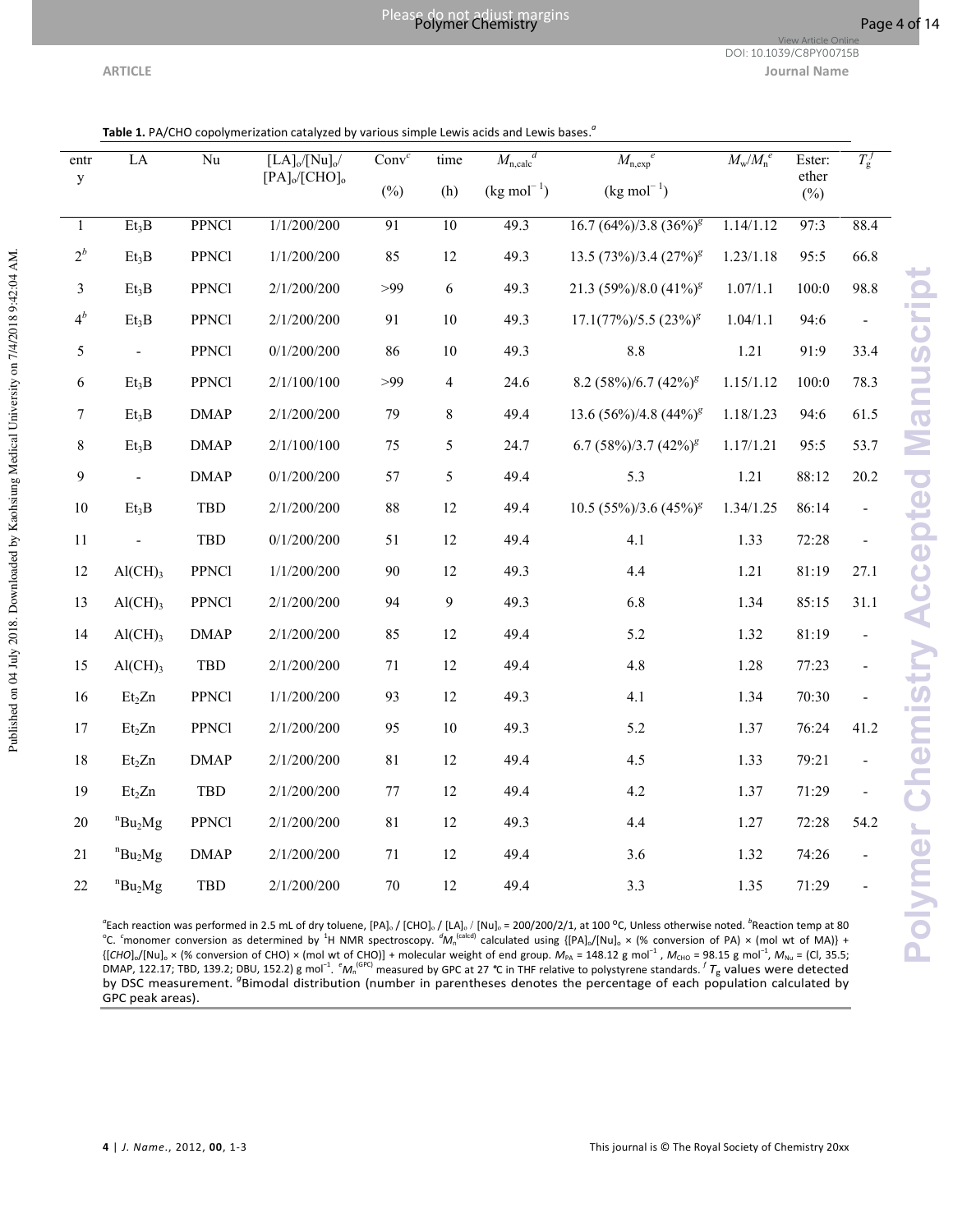Published on 04 July 2018. Downloaded by Kaohsiung Medical University on 7/4/2018 9:42:04 AM.

**Journal Name ARTICLE ARTICLE** View Article Online<br><mark>DOI: 10.1039/C8PY00715B</mark>



**Figure 1.** <sup>1</sup>H NMR spectra (400 MHz, CDCl<sub>3</sub>) of copolymers obtained by B(C<sub>2</sub>H<sub>5</sub>)<sub>3</sub>/PPNCl-based Catalyst, entry 4 (a) entry 14 (b) and entry 8 (c) from Table 2.



Figure 2. Quantitative <sup>13</sup>C {<sup>1</sup>H} NMR (100 MHz, CDCl<sub>3</sub>, 298K) spectra showing the carbonyl carbon (red dot), methine carbon (blue dot) and methylene carbon (green dot) regions of copolymers obtained by copolymerization of PA with various epoxides by B(C<sub>2</sub>H<sub>5</sub>)<sub>3</sub>/PPNCl-based Catalyst, entry 4 (c) entry 8 (b) and entry 14 (a) from Table 2.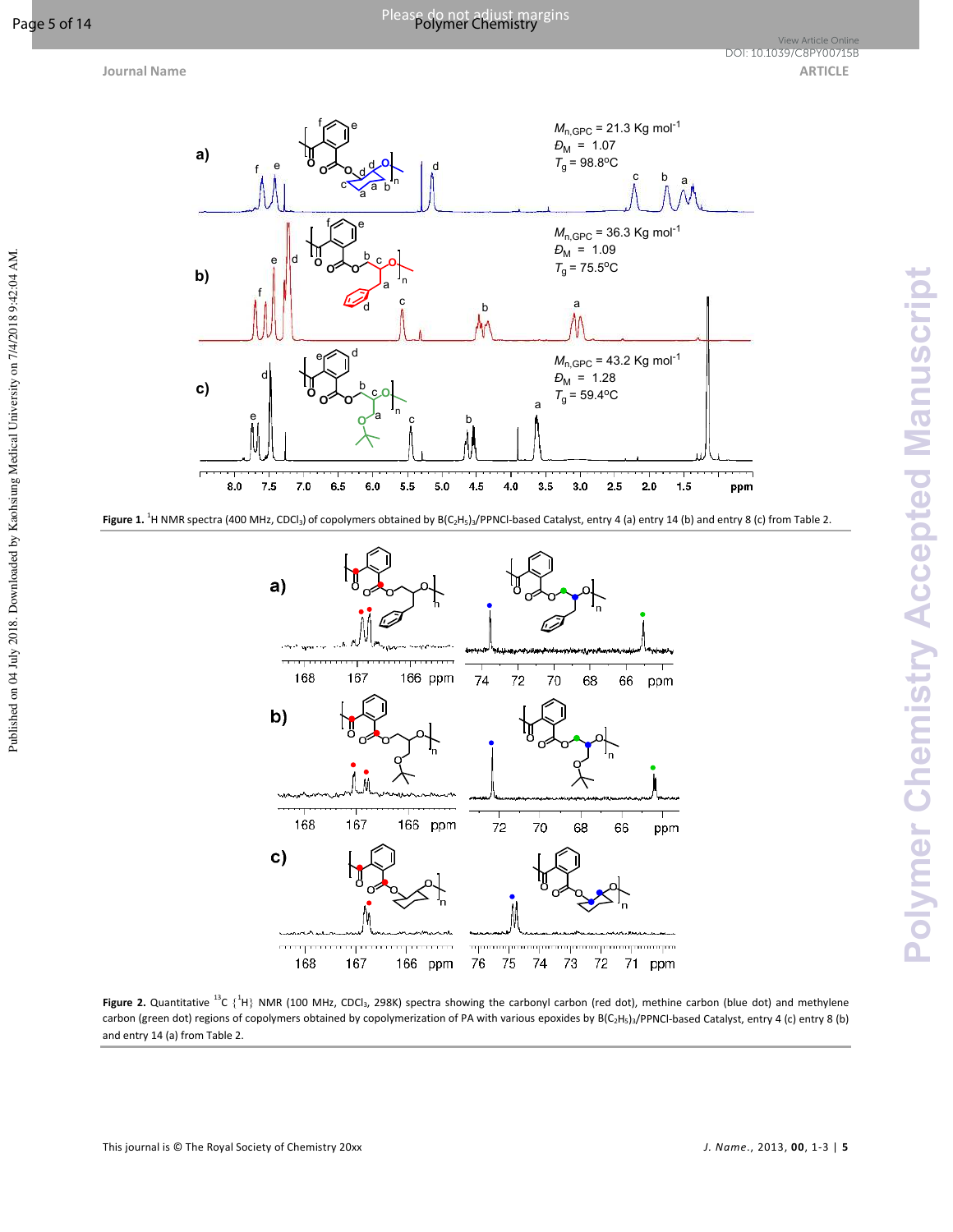Published on 04 July 2018. Downloaded by Kaohsiung Medical University on 7/4/2018 9:42:04 AM.



**Figure 3.** Activation of PA and *t*BGE with B(C<sub>2</sub>H<sub>5</sub>)<sub>3</sub>.

Attempts to eliminate these chain transfer agents from the anhydrides by repeated careful sublimation did not result in a significant improvement of the molecular weight. This observation is well consistent with previous reports.<sup>2c,2d,2i</sup> Further, MALDI-ToF-MS analysis of a crude low molecular weight samples showed two major distribution of linear poly(anhydride-co-epoxide)s chains, endcapped with Lewis base/Nuceophile groups (Figures 4&5 and Figure S27-S30, in ESI), which further supports this bimodal molecular weight distributions and also no measurable polyether linkages formed. The MALDI-ToF clearly shows one main distribution pattern (A) of perfectly alternating polyesters including one additional ether unit with PPNCl as initiator and TEB as activator. A second distribution (B) of less intensity can also be seen from the PPNCl alone as the initiating system (Figures 4&5 and Figures S27-S30, in ESI). In both distributions the mass differences between the peaks represent precisely the molar mass of PA and epoxide monomer, explaining the expected alternating structure and underpinning the incorporation of either Cl¯ or *N*-Heterocyclic Nucleophiles (DMAP/TBD/DBU) at the chain ends during the initiating step. However, similar to previous works<sup>2s,2z,13</sup> some of the ionization peaks were observed without  $Na^+$  or  $K^+$  adducts in the MALDI-ToF spectrum (Figures 4, 5 and S29 in ESI). In an effort to gain more insight into the rate determining ring-opening step for these reactions, *in situ* NMR reactions between the Lewis pair and monomers were carried out to investigate the synergetic effects of PPNCL and TEB. Indeed, the synergistic effect of TEB/LB pair was recently observed in the  $CO<sub>2</sub>/PO$  or  $COS/PO$ copolymerization reactions.<sup>6</sup> In this work too, the activation of tBGE and PA by TEB was clearly observed from the <sup>1</sup>H NMR

spectra (Figure 3). The proton chemical shifts of the neat *t*BGE (3.5, 3.38, and 3.08 ppm) were significantly upfield shifted to 3.4, 3.22, and 2.92 ppm, respectively (Figure 3). However, the proton chemical shifts of the neat PA (7.93 and 8.03 ppm) were fairly upfield shifted to 7.89 and 7.8 ppm, suggesting that PA activation by TEB was somewhat lower than *t*BGE activation. Even though TEB showing the electron-withdrawing effect, the upfield shift is due to the strong interaction between monomers and THF molecules and partial transfer of electrons from THF to activated monomers. Further the activation of *t*BGE in the presence of different Lewis pairs was characterized by  ${}^{1}$ H NMR spectroscopy. Concomitantly, the chemical shifts of the H<sup>a</sup> and H<sup>b</sup> protons of the neat *t*BGE (2.75 and 2.57 ppm) were significantly upfield shifted with all series of Lewis pairs respectively (Figure S31 in ESI). This observation is indicative of *t*BGE activation by the Lewis pair. During the monomers activation the role of the LB or nucleophile is to labilize the boron-nucleophile bond of either the initiator or growing polymer chain towards heterolytic bond cleavage. As depicted in Scheme 2 and Figure S32, in Supporting Information, first by mixing  $B(C_2H_5)_3$  and PPN<sup>+</sup>Cl<sup>-</sup> it will give the ate complex.<sup>4h</sup> Thus the resulting borate serves as active initiator for polymerization. The excess of  $B(C_2H_5)_3$  which is not engaged in the ate complex formation serves to activate the epoxide. In the present work 2 equiv of LA with respect to LB needed for achieving high monomers conversion and high  $M_n$ 's. Such that,  $B(C_2H_5)_3$  and the other Lewis acids used in the present work have a double role: first to form an ate complex upon mixing with a Lewis base, and second to activate the epoxide when used in excess.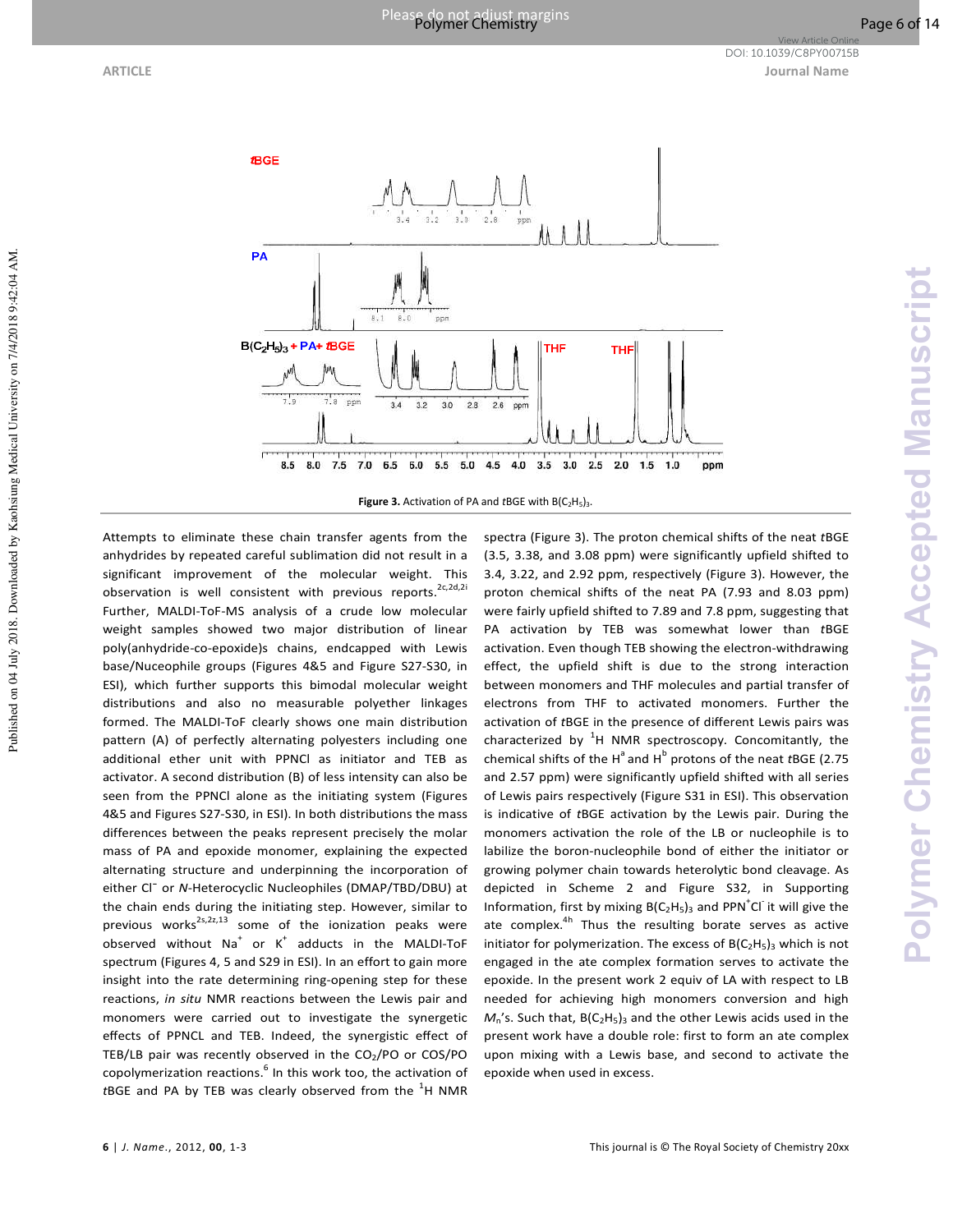Published on 04 July 2018. Downloaded by Kaohsiung Medical University on 7/4/2018 9:42:04 AM.

# Please do not adjust margins Page 7 of 14 Polymer Chemistry





**Scheme 2.** Proposed cooperative mechanism for anionic copolymerization of epoxides and PA catalyzed by B(C<sub>2</sub>H<sub>5</sub>)<sub>3</sub>/PPNCl-based LP.



**Scheme 3.** Fully alternating copolymerization of PA with various epoxides by Lewis pairs.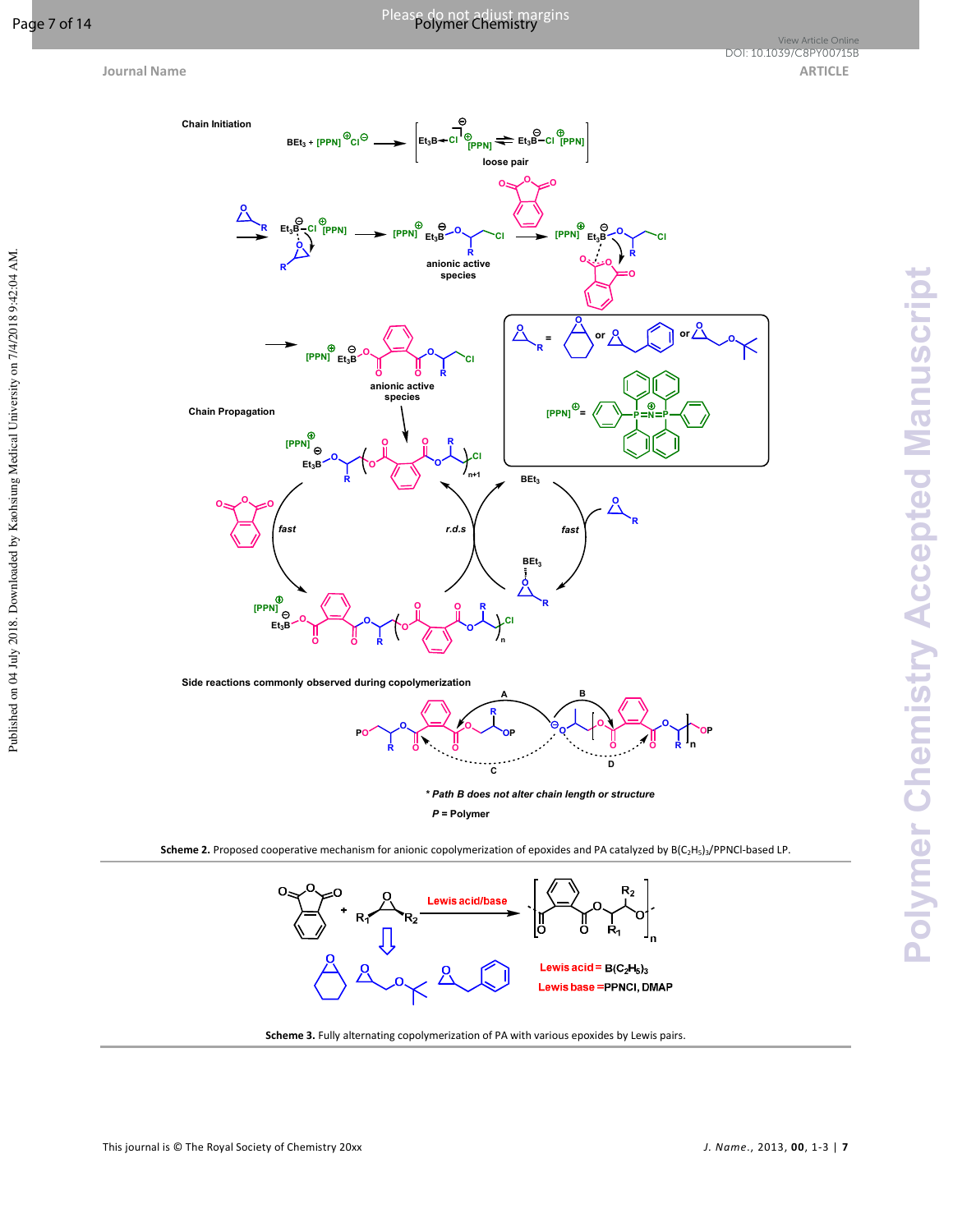Published on 04 July 2018. Downloaded by Kaohsiung Medical University on 7/4/2018 9:42:04 AM.

**ARTICLE Journal Name** DOI: 10.1039/C8PY00715B

View Article Online

| Table 2. PA and various eproxides copolymerization catalyzed by various simple Lewis acids and Lewis bases. |  |  |
|-------------------------------------------------------------------------------------------------------------|--|--|

| entry        | $[Et_3B]_0/[Nu]_0$ | Nu           | Ep              | con<br>$v^b$ | time    | $M_{\rm n,calc}^c$      | $M_{\rm n,exp}$ <sup>d</sup> | $M_{\mathrm{w}} / M_{\mathrm{n}}^{\ d}$ | Ester:<br>ether | $T_g^e$                  |
|--------------|--------------------|--------------|-----------------|--------------|---------|-------------------------|------------------------------|-----------------------------------------|-----------------|--------------------------|
|              | $/[PA]_0/[Ep]_0$   |              |                 |              | (h)     | $(kg \text{ mol}^{-1})$ | $(kg \, mol^{-1})$           |                                         | $(\%)$          |                          |
|              |                    |              |                 | $(\%)$       |         |                         |                              |                                         |                 |                          |
| $\mathbf{1}$ | 0.5/1/200/200      | <b>PPNC1</b> | <b>CHO</b>      | 44           | 6       | 49.3                    | $8.4(88\%)/2.1(12\%)^g$      | 1.21/1.18                               | 88:12           |                          |
| 2            | 1/1/200/200        | <b>PPNC1</b> | <b>CHO</b>      | 71           | 6       | 49.3                    | $11.3(79\%)/2.5(21\%)^g$     | 1.25/1.22                               | 95:5            |                          |
| 3            | 1.5/1/200/200      | <b>PPNC1</b> | <b>CHO</b>      | 84           | 6       | 49.3                    | $16.3(61\%)/4.2(39\%)^g$     | 1.15/1.21                               | 94:6            |                          |
| 4            | 2/1/200/200        | <b>PPNC1</b> | <b>CHO</b>      | >99          | 6       | 49.3                    | $21.3(59\%)/8.0 (41\%)^g$    | 1.07/1.1                                | 100:0           | 98.8                     |
| 5            | 2/1/400/400        | <b>PPNC1</b> | <b>CHO</b>      | 97           | 12      | 98.5                    | $46.1(83\%)/11.9(17\%)^g$    | 1.24/1.24                               | 95:5            |                          |
| 6            | 2/1/600/600        | <b>PPNC1</b> | <b>CHO</b>      | 95           | 18      | 147.8                   | $57.5(81\%)/13.2(19\%)^g$    | 1.24/1.33                               | 93:7            | $\overline{\phantom{a}}$ |
| 7            | 2/1/800/800        | <b>PPNC1</b> | <b>CHO</b>      | 95           | 24      | 197.0                   | $51.0(81\%)/12.3(19\%)^g$    | 1.1/1.4                                 | 93:7            |                          |
| 8            | 2/1/200/200        | PPNCl        | $t\mathbf{BGE}$ | >99          | 8       | 55.7                    | 43.2(89%)/12.4 $(11\%)^g$    | 1.28/1.1                                | 100:0           | 59.4                     |
| 9            | 2/1/100/100        | <b>PPNC1</b> | $t\text{BGE}$   | >99          | 5       | 27.8                    | $18.5(76\%)/7.1(24\%)^g$     | 1.22/1.19                               | 100:0           |                          |
| 10           | 0/1/200/200        | <b>PPNC1</b> | $t\text{BGE}$   | 91           | 8       | 55.7                    | 12.2                         | 1.27                                    | 94:6            | 20.1                     |
| 11           | 2/1/200/200        | <b>DMAP</b>  | $t\mathrm{BGE}$ | 94           | 12      | 55.8                    | $21.4(55\%)/9.4(45\%)^g$     | 1.31/1.29                               | 96:4            | 41.9                     |
| 12           | 2/1/100/100        | <b>DMAP</b>  | $t\mathbf{BGE}$ | 96           | 6       | 27.9                    | $13.7(61\%)/5.4(39\%)^g$     | 1.29/1.27                               | 95:5            | $\blacksquare$           |
| 13           | 0/1/200/200        | <b>DMAP</b>  | $t\text{BGE}$   | 83           | 12      | 55.8                    | 8.3                          | 1.38                                    | 77:23           | 18.5                     |
| 14           | 2/1/200/200        | <b>PPNC1</b> | ${\rm BO}$      | >99          | $8\,$   | 56.5                    | $36.3(41\%)/13.0(59\%)^g$    | 1.09/1.15                               | 100:0           | 75.5                     |
| 15           | 2/1/100/100        | <b>PPNC1</b> | <b>BO</b>       | >99          | 5       | 28.3                    | $19.5(49\%)/7.1(51\%)^g$     | 1.07/1.12                               | 100:0           | $\blacksquare$           |
| 16           | 0/1/200/200        | <b>PPNC1</b> | <b>BO</b>       | 90           | $\,8\,$ | 56.5                    | 10.3                         | 1.33                                    | 81:19           | 26.7                     |
| 17           | 2/1/200/200        | <b>DMAP</b>  | <b>BO</b>       | 94           | 12      | 56.5                    | $17.1(69\%)/5.4(31\%)^g$     | 1.38/1.35                               | 92:8            | 55.8                     |
| 18           | 2/1/100/100        | <b>DMAP</b>  | BO              | 96           | 6       | 28.3                    | $8.4(59\%)/3.2(41\%)^g$      | 1.33/1.31                               | 95:5            | $\overline{\phantom{a}}$ |
| 19           | 0/1/200/200        | <b>DMAP</b>  | <b>BO</b>       | 88           | 12      | 56.5                    | 9.2                          | 1.27                                    | 81:19           | 23.8                     |

Polymer Chemistry Accepted Manuscript **Polymer Chemistry Accepted Manuscript**

*a* Each reaction was performed in 2.5 mL of dry toluene, [PA]ₒ / [Ep]ₒ / [LA]ₒ / [Nu]ₒ = 200/200/2/1, at 100 ᴼC, Unless otherwise noted. *<sup>b</sup>*monomer conversion as determined by <sup>1</sup>H NMR spectroscopy. <sup>c</sup>M<sub>n</sub><sup>(calcd)</sup> calculated using {[PA]<sub>o</sub>/[Nu]<sub>o</sub> × (% conversion of PA) × (mol wt of MA)} + {[Ep]<sub>o</sub>/[Nu]<sub>o</sub> × (% conversion of Ep) × (mol wt of Ep)] + molecular weight of end group.  $M_{\text{PA}}$  = 148.12 g mol<sup>−1</sup>,  $M_{\text{Nu}}$  = (Cl, 35.5 and DMAP, 122.17) g mol<sup>−1</sup>.  ${^e\!M_{\text{n}}}}^{\text{(GPC)}}$  measured by GPC at 27 °C in THF relative to polystyrene standards. <sup>*fT<sub>g</sub>* values were detected by DSC measurement. <sup>g</sup>Bimodal distribution (number in parentheses</sup> denotes the percentage of each population calculated by GPC peak areas).

Further, the activation of epoxide by the  $B(C_2H_5)_3$  which subsequently increases the positive character on the methylene carbon, the attacking site for all nucleophiles or LB's. The ring-opened epoxide acts as the chain initiating species for reacting with PA. From Figure 6, in general the rate of alkoxide anion reacting with an anhydride monomer  $(K_{12})$  is much faster than a carboxylate anion ring-opening an epoxide  $(K_{21})$ , hence the latter process is rate-determining. The reaction between alkoxide anion and anhydride is very fast

and there is no chance for anhydride homopolymerization to occur  $(K_{22})$ . It is important to note that as seen from recent literature<sup>7</sup> here also the copolymerization of PA and epoxides catalyzed by this Lewis pair exhibits an induction period of around 2 h, suggesting the formation of such initiating species is rate determining (Scheme 2 and Figure S32 and S33 in ESI). Furthermore, the following conditions should be fulfilled for successive alternating copolymerization: as shown in Figure 6 (i) the addition of PA to the growing alkoxide chain-end  $(k_{12})$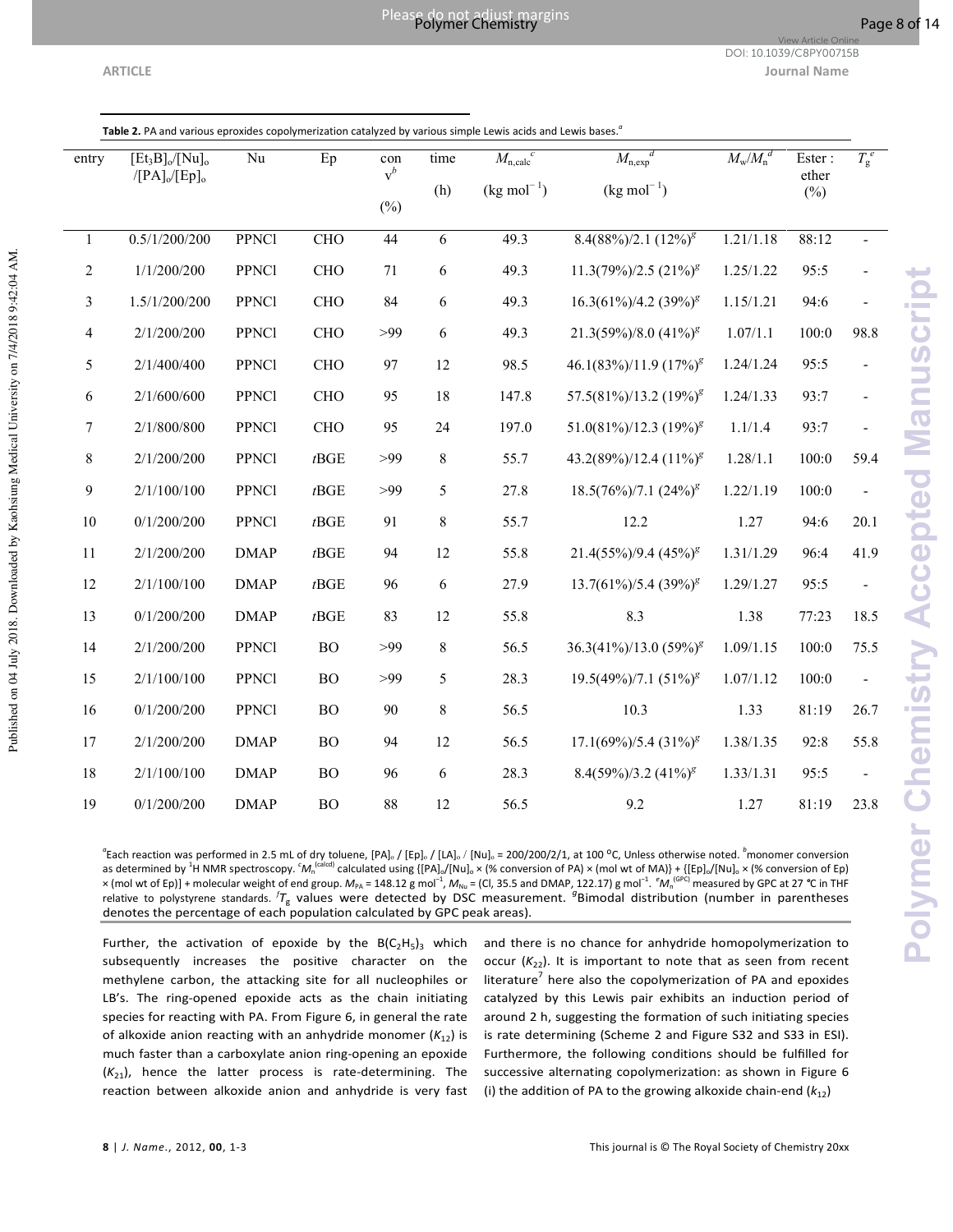

**Figure 4.** MALDI-TOF MS spectrum of the low-molecular-weight P(PA-*alt*-BO) polyester synthesized by the catalysis of TEB/PPNCl-based LP. The two (**A** and **B**) series shows m/z = [35.45 (Cl) + 134.18 (BO) + (282.3 × n) (PA+ BO) + 22.99 (Na<sup>+</sup>) + 1.01 (H<sup>+</sup>)] (n = 4∼14) for **A**; m/z = [35.45 (Cl) + (282.3 × n) (PA+ BO) + 1.01 (H<sup>+</sup> )] (n = 5∼14) for **B**.



**Figure 5.** MALDI-TOF MS spectrum of the short P(PA-*alt*-CHO) precursor synthesized by the catalysis of TEB/DMAP-based LP. The two (**A** and **B**) series shows m/z = [122.17 (DMAP) + (246.27×n) (PA+CHO) + 1.01 (H<sup>+</sup>)] (n = 3∼7) for **A**; m/z = [122.17 (DMAP) +98.15 (CHO) + (246.27×n) (PA+CHO) + 1.01 (H<sup>+</sup>)] (n = 3∼7) for **B**.

was much higher than the reactivity of epoxide homopolymerization  $(k_{11})$  due to the coordination of the ester functionality to a PPN<sup>+</sup> cation or TEB by increasing the positive polarization on the carbonyl carbon the attacking site for the growing anion, thus preventing the formation of ether units; (ii) because of the activation of epoxide by TEB, the ester chain ends could ring-open it  $(K_{21})$  affording perfectly alternating copolymers. However, during the activation, the growing anions may undergo back-biting reactions, affording perfectly linear *vs* cyclic selectivity (Figure S32, in ESI).

For comparison (Scheme 1 and Table 1),  ${}^{n}Bu_{2}Mg$ , Et<sub>2</sub>Zn and Al(CH)<sub>3</sub> were also investigated with various LB's (PPNCI, DMAP, DBU and TBD) for PA/CHO copolymerization reaction. From the observed results it is clear that  ${}^{n}Bu_{2}Mg/PPNCl$ -based LP gave the better selectivity (Figure S16 and Figure S26 in ESI), followed by the  $AI(CH)_3/PPNCI$  and  $Et_2Zn/PPNCI$  (Figure S13, S15 and Figure S25 in ESI). In the case of  ${}^{n}Bu_{2}Mg$  /PPNCI system the copolymers were obtained with high alternating sequences confirmed from the  $^1$ H NMR spectrum (Figure S16 in ESI), but the overall activity was significantly lower than that

Published on 04 July 2018. Downloaded by Kaohsiung Medical University on 7/4/2018 9:42:04 AM.

Published on 04 July 2018. Downloaded by Kaohsiung Medical University on 7/4/2018 9:42:04 AM.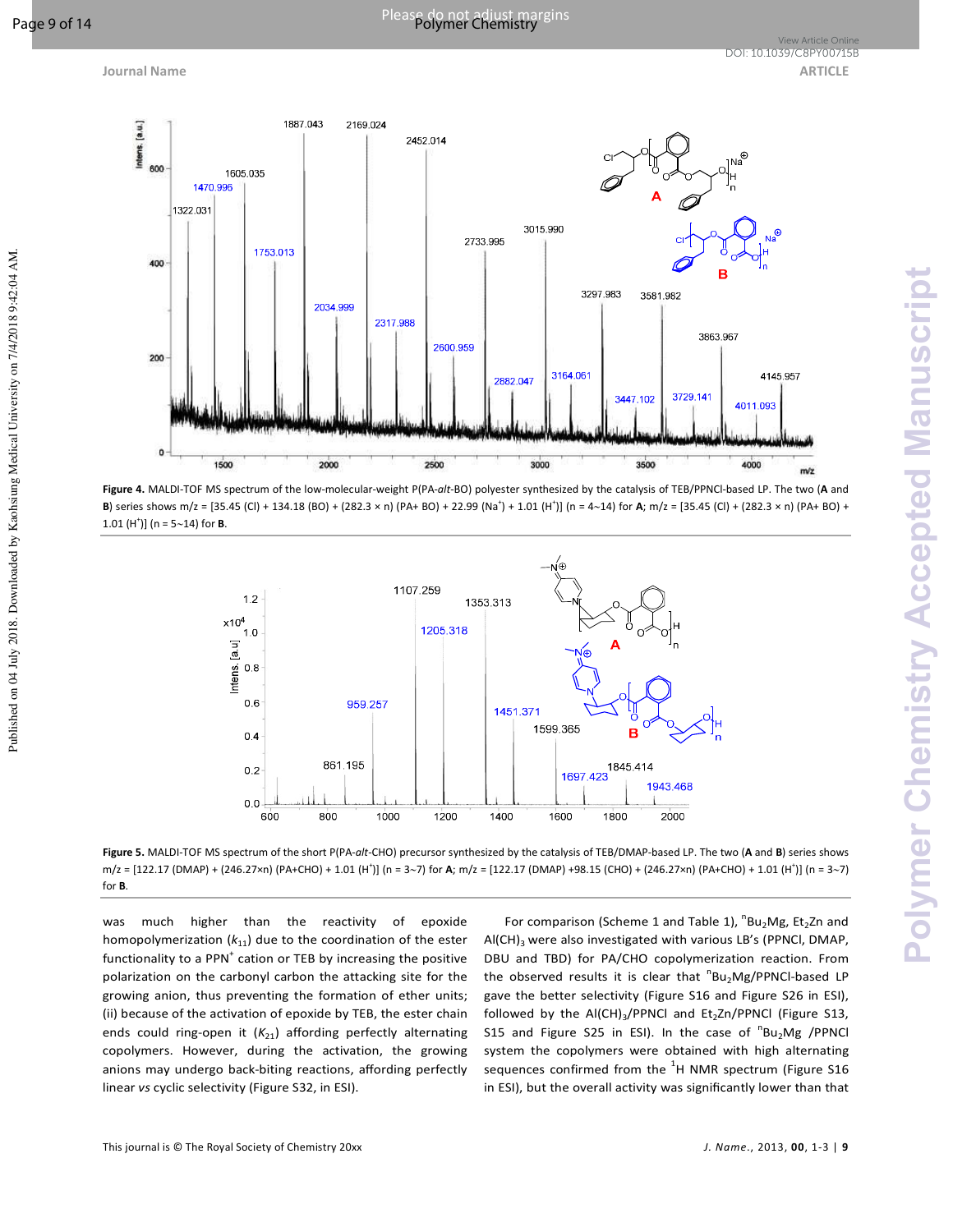**ARTICLE Journal Name** DOI: 10.1039/C8PY00715B

Published on 04 July 2018. Downloaded by Kaohsiung Medical University on 7/4/2018 9:42:04 AM.

Published on 04 July 2018. Downloaded by Kaohsiung Medical University on 7/4/2018 9:42:04 AM

of the nonmetallic systems tried (Figure S26 in ESI). The molar masses measured by GPC shown relatively low molecular weight material with a broad molecular weight distributions (MWDs) and low thermal properties (81% conversion,  $M_n = 4.4$ kg mol<sup>-1</sup>, PDI = 1.27, entry 20 Table 1). It is probable that the excess turnover monomers were converted into cyclic oligomers as a result of intramolecular transesterification.<sup>2</sup> In the case of  $Et_2Zn/PPNCI$  and  $AI(CH)_3/PPNCI$  the copolymer's molecular weight, yield and selectivity decreased greatly (Et<sub>2</sub>Zn/PPNCI: 95% conversion,  $M_n = 5.2$  kg mol<sup>-1</sup>, PDI = 1.37, entry 17 Table 1; Al(CH)<sub>3</sub>/PPNCl: 94% conversion,  $M_n$  = 6.8 kg mol<sup>-1</sup>, PDI = 1.34, entry 13 Table 1). Investigation of the  $^{1}$ H NMR spectra reveals the occurance of the undesirable side reaction of epoxide homopolymerization in addition to alternating sequence (Figures S13, S15 and S16, in ESI). Further, the samples of low DPs exhibited unimodal distribution with lower *M*<sup>n</sup> 's. The MWDs are broadened indicative of slow deactivation of the active species and intratranesterification reactions (Figure S25 and Figure S26, in ESI).<sup>9</sup> This can be attributed by strong coordination of PPNCl to this highly Lewis acidic Et<sub>2</sub>Zn or Al(CH)<sub>3</sub> decreases the acidity at the active site and leads to dissociation of the growing polymer chain, thus leading to increased probability of back-biting.

It is noteworthy that no interesting polymers were observed upon replacing PPNCl with other neutral organic bases under the same conditions employed in Table 1. In the case of DMAP as initiator with TEB the copolymers were obtained with high molecular weight, but the overall activity was significantly lower than that of our  $B(C_2H_5)_3$ /PPNCl system. Thus, from the observed results, it should be noted that the growing anions (anionic tetrahedral boron moieties) stabilized by the bulky cation (PPN $^{\dagger}$ ), that is, an intermolecular cation as shown in Scheme 2, favours a higher propagation rate and crucial as for good performance towards the copolymerization of PA and epoxides in this study. In contrast, in the case of  $B(C_2H_5)_3$ / DMAP or DBU or TBD based systems the anionic active species (zwitter ionic) stabilized by the cation, that is, an intramolecular cation as shown in Scheme S32, in the Supporting Information, involving in propagation cycles at a slow level and exhibited less activity for the copolymerization of PA and epoxides.<sup>7</sup> This can be attributed to strong binding of DMAP/DBU/TBD to the boron center than oxygen anions in the chain-end, *i.e* either alkoxide or carboxylate in epoxideanhydride copolymerization. However, because of the weaker basicity, $^7$  DMAP was more effective than DBU/TBD, when combined with TEB for catalysing the PA and epoxides copolymerization. In brief, as observed from previous reports, it appears that the activation will be restricted by fundamental aspects like optimum acidity/alkalinity and matched size of the Lewis pair are necessary for effective copolymerization of PA and epoxides.

Importantly, control experiments demonstrated that TEB alone could not induce any polymerization under the same conditions (100 °C, 6 h). Although PPNCl alone lead to

reasonable monomers conversion. Since the observed molecular weight decreased greatly, the excess turnover monomers were converted into cyclic esters (Table 1, entry 5). Thus, when both components are combined result in high activity because of bifunctional action, most probably involving Lewis pair dissociation and monomers activation by the Lewis acid (Scheme 2), which facilitates nucleophilic ring-opening of incoming monomers by either initiators (LB's) or anionic end of growing polymer chain (Scheme 2 and Scheme S32 in ESI). Such that, in both mechanisms (anionic copolymerization, Scheme 2 or zwitterionic copolymerization, Scheme S32) LB's behave as a nucleophile rather than base. The effect of temperature on the CHO-PA copolymerization reaction was also investigated, and the results are summarized in Table 1. The decrease of temperature from 100 to 80  $^{\circ}$ C considerable decrease of monomers conversion and molecular weight was observed (Table 1 entry 2 and 4). However, at 100  $^{\circ}$ C reaction temperature shown to have huge adverse effects on copolymer selectivity.

Table 3. B(C<sub>2</sub>H<sub>5</sub>)<sub>3</sub>/PPNCl-based Catalyst Compared with Active Cr, Co and Al Catalysts.

| Cat.           | $[Cat.]_{0}/[Cocat.]_{0}/[PA]_{0}/$<br>$[CHO]_{0}$ | temp         | time         | $M_{n}$ | $M_{\rm w}/M_{\rm n}$ |
|----------------|----------------------------------------------------|--------------|--------------|---------|-----------------------|
|                |                                                    | $^{\circ}$ C | h            | (kDa)   |                       |
| $B(C2H5)3$     | 2/1/200/200                                        | 100          | 6            | 21.3    | 1.07                  |
| (This work)    |                                                    |              |              |         |                       |
| Co (refer 10c) | 1/1/500/500                                        | 100          | $\mathbf{1}$ | 19.1    | 1.10                  |
| Al (refer 10d) | 1/2/250/250                                        | 25           | 50           | 6.1     | 1.24                  |
| Cr (refer 10b) | 1/1/200/200                                        | 100          | 24           | 17.0    | 1.12                  |
| Cr (refer 10a) | 1/1/250/250                                        | 110          | $\mathbf{1}$ | 15.0    | 1.20                  |
|                |                                                    |              |              |         |                       |

Next as shown in Scheme 3, the best performing LP's from the above studies for example,  $B(C_2H_5)_3/PPNCI$  and B(C<sub>2</sub>H<sub>5</sub>)<sub>3</sub>/DMAP systems were examined for copolymerization of PA/*t*BGE and PA/BO under the same experimental conditions (see Table 2). For example, perfectly alternating and nearly controlled polyesters were obtained for PA and *t*BGE copolymerisation using PPNCl as nucleophile accompanied by TEB at 100  $\rm{^0C}$  (Table 2, entry 8, 14). As expected, the polymer molecular weight seemed to be related to the reactivity of the epoxides.2g The polymers obtained from PA and *t*BGE copolymerization reactions showed quite high  $M_n$  values (Table 2 entry 8,  $tBGE + PA$ : 99% conversion,  $M_n = 43.2$  kg mol- $<sup>1</sup>$ , PDI = 1.28), near to theoretical values. In comparison, PA</sup> with BO- and CHO-based copolymers generally exhibited lower molecular weights than predicted (Table 2 entry 14, BO + PA: 99% conversion,  $M_n = 36.3$  kg mol<sup>-1</sup>, PDI = 1.09; Table 2 entry 4, CHO + PA: 99% conversion,  $M_n = 21.3$  kg mol<sup>-1</sup>, PDI = 1.07). The high  $M<sub>n</sub>$  values for P(PA-*alt*-*t*BGE) copolymers explained by polymer propagation via chai-end transesterification rather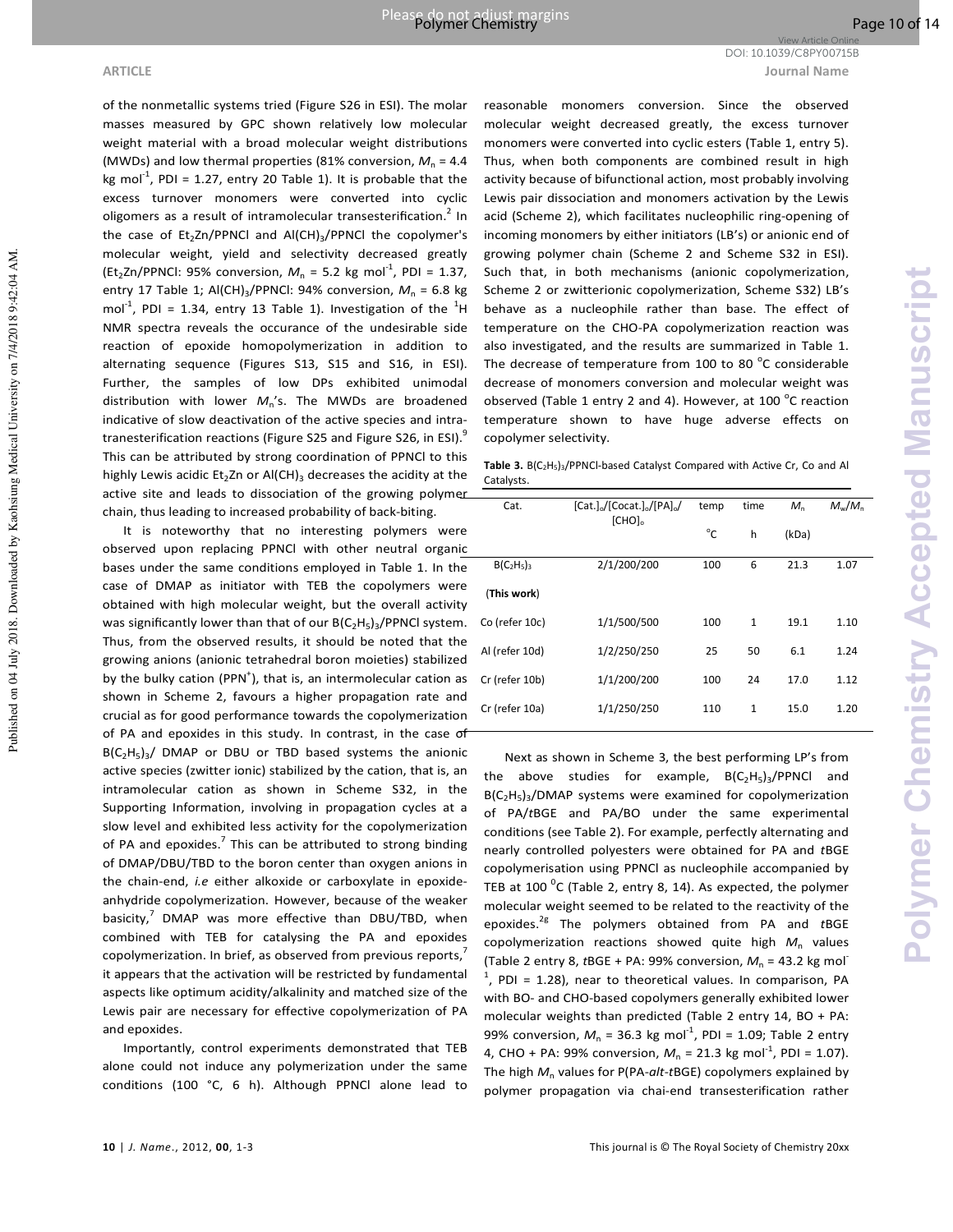Published on 04 July 2018. Downloaded by Kaohsiung Medical University on 7/4/2018 9:42:04 AM

than normal propagation.<sup>16</sup> This is due to transesterification of active secondary alkoxide, which is formed after insertion of a *t*BGE, with the chain end of another chain, resulting in the formation of a linear polymers. This observation was well investigated recently by Duchateau and coworkers by using branched  $\varepsilon$ -decalactone (eDL) as monomer.<sup>16</sup> They investigated efficiently the effect of sterichindrance at the  $\alpha$  methylene groups of both the growing chain and the (macro)lactones towards polymerization rate.

 $^{1}$ H NMR and MALDI-TOF MS spectra indicate that an alternating copolymer of P(PA-*alt*-*t*BGE) and P(PA-*alt*-BO), are formed without traces of aliphatic ethers (Figure 4 and Figure S27-S30 in ESI). The polymers characterized by GPC exhibited narrow molecular weight distributions ( $M_w/M_n$  = 1.07 to 1.38) and the  $M_n$  values ( $M_{\text{n+exp}}$ ) are lower than theoretical value calculated from the feed ratio of monomers and initiator ( $M_{n'calc}$ ) and bimodal distributions were observed (Figure S18-S25, in ESI). As shown in Table 2, a stepwise increase of the  $B(C_2H_5)_3$ : PPNCI molar ratio from 0.5 to 2.0 equiv was shown to result in a considerable increase of monomers conversion and molecular weights. Further, from our control experiments, PPNCl or DMAP alone able to give good monomer's  $conversion$ , but the  $M<sub>n</sub>$  and MWDS are not well controlled (see Table 2). Runs 4 − 7 (Table 2) summarized ROCOP results of PA and CHO by  $B(C_2H_5)_3$ /PPNCl system, achieved quantitative monomer conversion for all ratios examined, and produced copolymers with very low  $M_w/M_n$  values of 1.07 – 1.24 for [PA]+[CHO]/[LP] = 200 – 800 (Figure S18-S21, in ESI). However, with increasing monomers to LP ratio from 600 to 800, the copolymer  $M_n$  was decreased from 57 to 51 kg/mol (Table 2, run 6 and 7). This can be attributed by the faster dissociation of the chain end from the active center than the monomer insertion at high monomers to LP ratio leads to low  $M_n$ 's. Next, the cleavage of the *t*-butyl group in P(PA-*alt*-*t*BGE) copolymer was carried out by the reaction under  $TFA<sup>11</sup>$  and achieved quantitative deprotection, confirmed from  ${}^{1}$ H,  ${}^{13}$ C NMR spectrum and GPC data (Figure S34-S36, in ESI). Deprotection was monitored by comparison of the intensity of the decreasing *tert-*butyl signal. It was observed that all *tert-*butyl groups were removed (>94%) in the region from  $\delta = 1.3{\text -}1.0$ ppm after 8h. After deprotection significant shift in the epoxide methylene proton signals were observed (Figure S34 in ESI). Prolonged reaction times led to polymer degradation. However, precisely defined conditions are required to obtain fully deprotected poly(ester-*alt*-glycerol). In addition, the kinetic studies by using TEB and PPNCl as Lewis pair for the ROAC of PA and *t*BGE ([tBGE]<sub>o</sub>/[PA]<sub>o</sub>/[TEB]<sub>o</sub>/[PPNCl]<sub>o</sub> =  $200/200/2/1$  at 100 °C in dry toluene) showed that the  $M_n$ 's against PA conversion was in a linear correlation with a narrow molecular weight distribution ( $M_w/M_n$  values varied a little from 1.19 to 1.28) (Figure S37 in ESI), suggesting a controlled behaviour of the copolymerization system.

Next, thermal properties of the various polyesters synthesized from the monomers listed in Scheme 3 was

determined by differential scanning calorimetry (DSC) and thermogravimetric analysis (TGA). DSC curves obtained from the second scan were depicted in Figure S38-S44, in ESI. The glass transition temperature  $(T_{\rm g})$  values showing in a range from 18 to 98 °C, depending on the monomers. As anticipated, the *T*<sup>g</sup> is sensitive to chemical structure, there is expected to be a difference in  $T_{\rm g}$  values for synthesized various polyesters. Such that, the  $T_{\rm g}$  increases with an increase in the rigidity of the main chain, following the order: Poly(PA-*alt*-CHO), 98.8 °C > Poly(PA-*alt*-BO), 75.5 °C > Poly(PA-*alt*-*t*BGE), 59.4 °C. Thus, Poly(PA-*alt*-CHO) with the most rigid main chain exhibits the highest *T*<sup>g</sup> of 98.8 °C, while Poly(PA-*alt*-*t*BGE) with the flexible main chain (relatively) displays the lowest  $T_g$  of 51.7 °C. TGA and derivative thermogravimetry (DTG) curves of the synthesized polyesters were provided in Figure S45-S49, in ESI. The polymers synthesized using  $AI(CH)_3$ , Et<sub>2</sub>Zn and  ${}^{n}Bu_2Mg$  as catalysts showed low thermal stability ( $T_d$  = ~155 °C,  $T_d$  defined by the temperature of 5% weight loss in the TGA curve) with a two-step degradation profile. On the other hand, fully alternating copolymers exhibited high thermal stability showing one-step degradation profiles with high  $T_d$ 's ranging from 270 to 300 °C ( $T_d$ , temperature at which 95% of copolymer mass loss occurred) and high maximum degradation temperatures  $(T_{\text{max}})$  measured by the derivative TGA curves) ranging from 360 to 390 °C (Figure S45-S47, in ESI). Two-step degradation profile can be attributed to the stepwise quantitative thermal degradation process *i.e* in nearly alternating polymer the first stage of weight loss approximately between 150 and 255  $^{\circ}$ C indicates the thermal cleavage of the poly ether block followed by the second step around 255 and 320 $^{\circ}$ C indicates the thermal cleavage of the main alternating copolymer block. This observation is similar to previous reports.<sup>9,14</sup>



**Figure 6.** Kinetic parameters for the PA and *t*BGE copolymerization catalyzed by TEB/PPNCl-based LP.

### **Conclusions**

Metal-free Lewis pair approach presented in this study is versatile, of broad applicability and very convenient to employ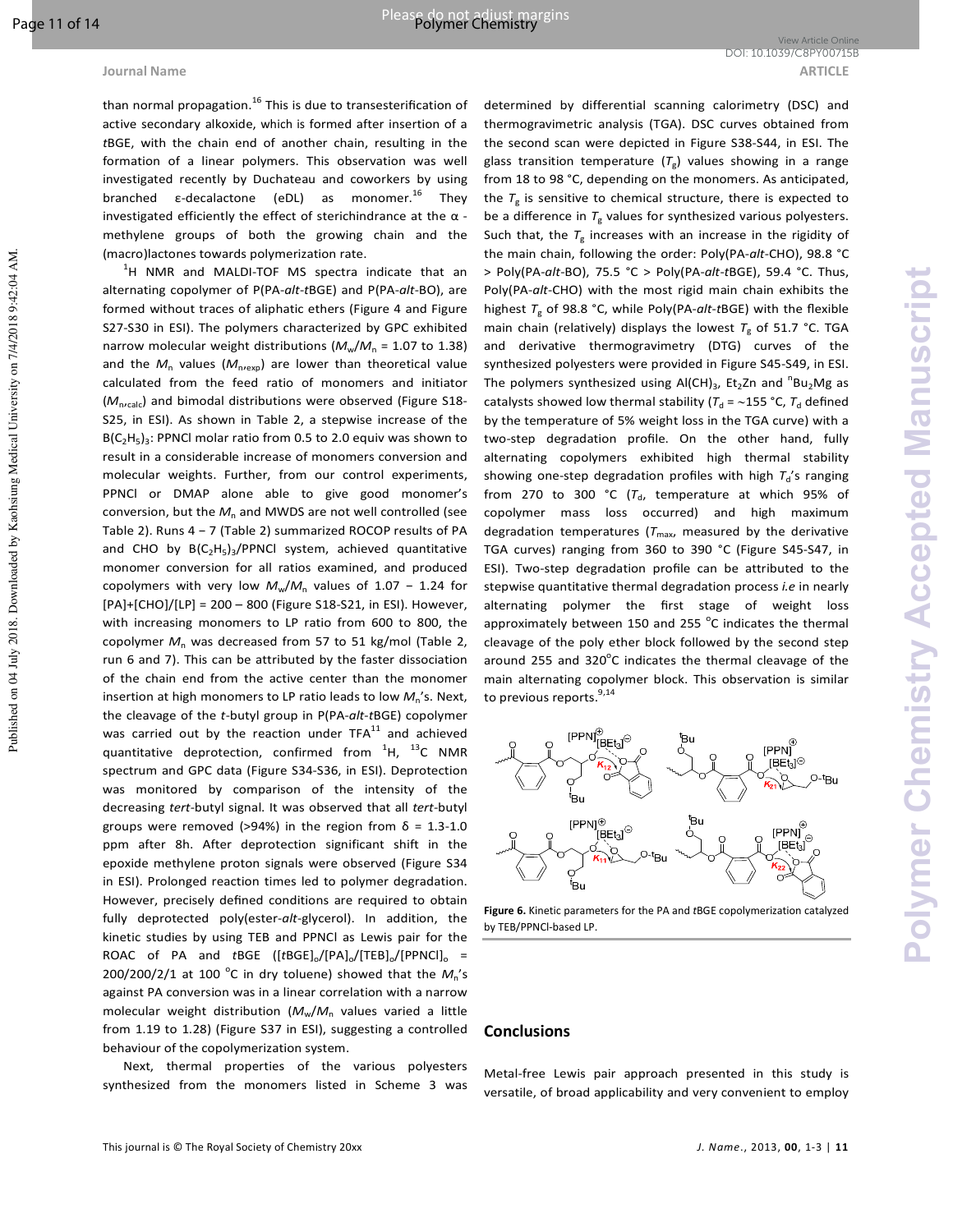for the synthesis of perfectly alternating copolymers from the copolymerization of PA with epoxides. We examined various Lewis acids (Et<sub>3</sub>B, Al(CH<sub>3</sub>)<sub>3</sub>, Et<sub>2</sub>Zn and  ${}^{n}Bu_{2}Mg$ ) and Lewis bases/nucleophiles (PPNCl, DMAP, DBU and TBD) for the copolymerization of epoxides with phthalic anhydride. Based on the observed results, the  $B(C_2H_5)_3/P$ PNCl pair stood out as the most active and effective LP for the anionic copolymerization of PA with CHO. In combination with B(C<sub>2</sub>H<sub>5</sub>)<sub>3</sub> and PPNCI for copolymerization, the poly(anhydrideco-epoxide)s synthesized with  $M<sub>n</sub>$  values up to 57.5 kg mol<sup>-1</sup> with a  $M_w/M_n$  of 1.2 within 18h. Of all Lewis bases/nucleophiles tested, PPN<sup>+</sup>Cl exhibited the highest activity, and only 1 equiv was sufficient to reach the optimum activity. In contrast, *N*-hetrocyclic Lewis bases (DMAP/DBU/TBD) were less effective nucleophiles. Further from Poly(PA-*alt*-*t*BGE) copolymers hydroxyl-functionalized poly(ester-*co*-glycerol)'s were successfully synthesized by deprotection of the *t*-butyl groups. The powerful cooperative effects of simple Lewis acids and Lewis bases/nucleophiles for monomer selective catalysis in ROCOP reactions is very attractive by virtue of its simplicity and potential flexibility, suggesting a much greater potential to still explore.

## **Conflicts of interest**

There are no conflicts to declare

## **Acknowledgements**

This work was supported by the Department of Science and Technology, New Delhi, India and Indian Institute of Technology Madras, India. K. Anjaneyulu thanks the Indian Institute of Technology Madras, India for a research fellowship and S. Pappuru thanks the University Grants Commission, New Delhi, India, for a research fellowship. The authors thank the referees for their comments and suggestions.

## **References**

1 (a) R. Langer and D. A. Tirrell, *Nature*, 2004, **428**, 487-492. (b) M. A. Carnahan and M. W. Grinstaff, *Macromolecules*, 2001, **34**, 7648-7655. (c) J. Luten, C. F. van Nostrum, S. C. De Smedt and W. E. Hennink, *J. Controlled Release*, 2008, **126**, 97-110. (d) C. K. Williams and M. A. Hillmyer, *Polym. Rev.* 2008, **48**, 1- 10. (e) D. Steinhilber, S. Seiffert, J. A. Heyman, F. Paulus, D. A. Weitz and R. Haag, *Biomaterials*, 2011, **32**, 1311-1316. (f) B. Chertok, M. J. Webber, M. D. Succi and R. Langer, *Mol. Pharmaceutics*, 2013, **10**, 3531-3543. (g) A. Thomas, S. S. Mueller and H. Frey, *Biomacromolecules*, 2014, **15**, 1935- 1954. (h) Y. Ikada and H. Tsuji, *Macromol. Rapid Commun.*, 2000, **21**, 117-132. (i) H. Tsuji and S. Miyauchi, *Biomacromolecules*, 2001, **2**, 597-604. (j) R. Auras, B. Harte and S. Selke, *Macromol. Biosci.*, 2004, **4**, 835-864. (k) X. Lou, C. Detrembleur and R. Jerome, *Macromol. Rapid Commun.*, 2003, **24**, 161-172. (l) N. Ajellal, J.-F. Carpentier, C. Guillaume, S. M. Guillaume, M. Helou, V. Poirier, Y. Sarazin and A. Trifonov, *Dalton Trans.*, 2010, **39**, 8363-8376. (m) A. B. Biernesser, B. Li and J. A. Byers, *J. Am. Chem. Soc.*, 2013, **135**, 16553-16560. (n) P. Lecomte and C. Jerome, *Adv.*  Casselmann and J. Dormish, *Angew. Chem., Int. Ed.*, 2013, **52**, 9422-9441. (p) Y. Sarazin and J.-F. Carpentier, *Chem. Rev.*, 2015, **115**, 3564-3614. (q) J. A. Wilson, D. Luong, A. P. Kleinfehn, S. Sallam, C. Wesdemiotis and M. L. Becker, *J. Am. Chem. Soc.*, 2018, **140**, 277-284. (r) V. Bhagat, E. O'Brien, J. Zhou and M. L. Becker, *Biomacromolecules*, 2016, **17**, 3016- 3024. (s) V. Bhagat and M. L. Becker, *Biomacromolecules*, 2017, **18**, 3009-3039. (t) L. A. Smith Callahan, S. Xie, I. A. Barker, J. Zheng, D. H. Reneker, A. P. Dove and M. L. Becker, *Biomaterials*, 2013, **34**, 9089-9095.

- 2 (a) R. C. Jeske, A. M. DiCiccio and G. W. Coates, *J. Am. Chem. Soc.*, 2007, **129**, 11330-11331. (b) R. C. Jeske, J. M. Rowley and G. W. Coates, *Angew. Chem., Int. Ed.*, 2008, **47**, 6041- 6044. (c) A. M. DiCiccio and G. W. Coates, *J. Am. Chem. Soc.*, 2011, **133**, 10724-10727. (d) S. Huijser, E. HosseiniNejad, R. Sablong, C. de Jong, C. E. Koning and R. Duchateau, *Macromolecules*, 2011, **44**, 1132-1139. (e) C. Robert, M. F. de and C. M. Thomas, *Nat Commun*, 2011, **2**, 586. (f) D. J. Darensbourg, R. R. Poland and C. Escobedo, *Macromolecules*, 2012, **45**, 2242-2248. (g) E. H. Nejad, C. G. W. van Melis, T. J. Vermeer, C. E. Koning and R. Duchateau, *Macromolecules*, 2012, **45**, 1770-1776. (h) A. Bernard, C. Chatterjee and M. H. Chisholm, *Polymer*, 2013, **54**, 2639-2646. (i) J. Liu, Y.-Y. Bao, Y. Liu, W.-M. Ren and X.-B. Lu, *Polym. Chem.*, 2013, **4**, 1439- 1444. (j) Z. Duan, X. Wang, Q. Gao, L. Zhang, B. Liu and I. Kim, *J. Polym. Sci., Part A: Polym. Chem.*, 2014, **52**, 789-795. (k) T. Aida, K. Sanuki and S. Inoue, *Macromolecules*, 1985, **18**, 1049-1055. (l) S. Paul, Y. Zhu, C. Romain, R. Brooks, P. K. Saini and C. K. Williams, *Chem. Commun.*, 2015, **51**, 6459-6479. (m) J. M. Longo, M. J. Sanford and G. W. Coates, *Chem. Rev.*, 2016, **116**, 15167-15197. (n) M. J. Sanford, L. Pena Carrodeguas, N. J. Van Zee, A. W. Kleij and G. W. Coates, *Macromolecules*, 2016, **49**, 6394-6400. (o) P. K. Saini, G. Fiorani, R. T. Mathers and C. K. Williams, *Chem. - Eur. J.*, 2017, **23**, 4260-4265. (p) S. Kernbichl, M. Reiter, F. Adams, S. Vagin and B. Rieger, *J. Am. Chem. Soc.*, 2017, **139**, 6787- 6790. (q) B. Han, B. Liu, H. Ding, Z. Duan, X. Wang and P. Theato, *Macromolecules*, 2017, **50**, 9207-9215. (r) L. Pena Carrodeguas, C. Martin and A. W. Kleij, *Macromolecules*, 2017, **50**, 5337-5345. (s) M. Hatazawa, R. Takahashi, J. Deng, H. Houjou and K. Nozaki, *Macromolecules*, 2017, **50**, 7895- 7900. (t) S. Abbina, V. K. Chidara and G. Du, *ChemCatChem*, 2017, **9**, 1343-1348. (u) V. Schimpf, B. S. Ritter, P. Weis, K. Parison and R. Muelhaupt, *Macromolecules*, 2017, **50**, 944- 955. (v) M. Reiter, S. Vagin, A. Kronast, C. Jandl and B. Rieger, *Chem. Sci.*, 2017, **8**, 1876-1882. (w) S. A. Cairns, A. Schultheiss and M. P. Shaver, *Polym. Chem.*, 2017, **8**, 2990- 2996. (x) E. Blasco, M. B. Sims, A. S. Goldmann, B. S. Sumerlin and C. Barner-Kowollik, *Macromolecules*, 2017, **50**, 5215- 5252. (y) L. Fournier, C. Robert, S. Pourchet, A. Gonzalez, L. Williams, J. Prunet and C. M. Thomas, *Polym. Chem.*, 2016, **7**, 3700-3704. (z) E. H. Nejad, A. Paoniasari, C. G. W. van Melis, C. E. Koning and R. Duchateau, *Macromolecules*, 2013, **46**, 631-637.
- 3 (a) S. A. Cairns, A. Schultheiss and M. P. Shaver, *Polym. Chem.*, 2017, **8**, 2990-2996. (b) M. J. Sanford, N. J. Van Zee and G. W. Coates, *Chem. Sci.*, 2018, **9**, 134-142. (c) M. Cozzolino, T. Rosen, I. Goldberg, M. Mazzeo and M. Lamberti, *ChemSusChem*, 2017, **10**, 1217-1223. (d) F. Isnard, M. Lamberti, C. Pellecchia and M. Mazzeo, *ChemCatChem*, 2017, **9**, 2972-2979. (e) M. E. Fieser, M. J. Sanford, L. A. Mitchell, C. R. Dunbar, M. Mandal, N. J. Van Zee, D. M. Urness, C. J. Cramer, G. W. Coates and W. B. Tolman, *J. Am. Chem. Soc.*, 2017, **139**, 15222-15231. (f) C. Robert, T. E.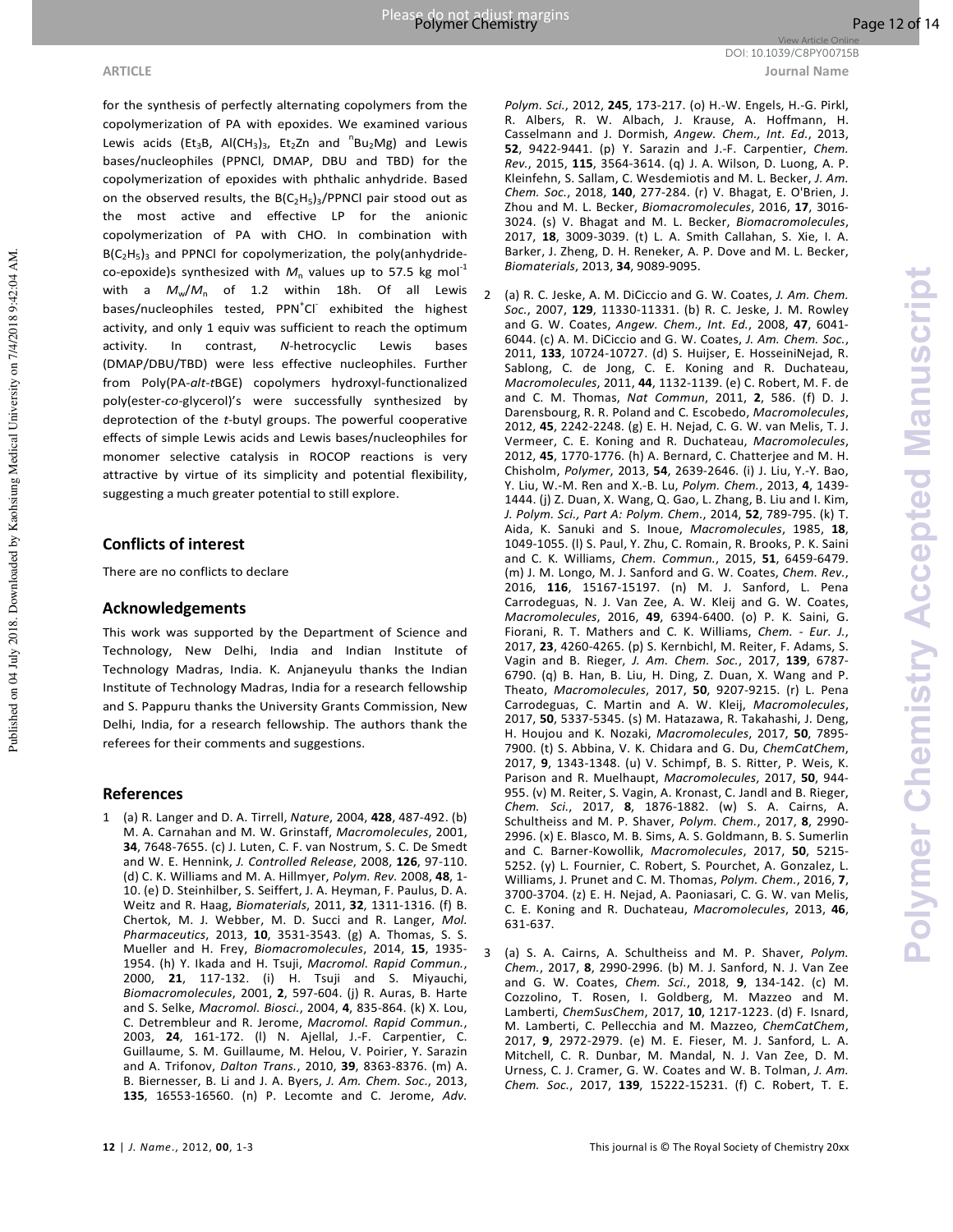Published on 04 July 2018. Downloaded by Kaohsiung Medical University on 7/4/2018 9:42:04 AM.

Schmid, V. Richard, P. Haquette, S. K. Raman, M.-N. Rager, R. M. Gauvin, Y. Morin, X. Trivelli, V. Guerineau, I. del Rosal, L. Maron and C. M. Thomas, *J. Am. Chem. Soc.*, 2017, **139**, 6217-6225.

- 4 (a) R. F. Fischer, *J. Polym. Sci.*, 1960, **44**, 155-172. (b) J. Schaefer, R. J. Katnik and R. J. Kern, *J. Amer. Chem. Soc.*, 1968, **90**, 2476-2480. (c) W. Kuran and A. Nieslochowski, *Polym. Bull*, 1980, **2**, 411-416. (d) W. Kuran and A. Nieslochowski, *J. Macromol. Sci., Chem.*, 1981, **A15**, 1567- 1575. (e) S. Takenouchi, A. Takasu, Y. Inai and T. Hirabayashi, *Polym. J*, 2002, **34**, 36-42. (f) Z. Hua, G. Qi and S. Chen, *J. Appl. Polym. Sci.*, 2004, **93**, 1788-1792. (g) H.-S. Suh, J.-Y. Ha, J.-H. Yoon, C.-S. Ha, H.-S. Suh and I. Kim, *React. Funct. Polym.*, 2010, **70**, 288-293. (h) A. Labbé, S. Carlotti, C. Billouard, P. Desbois and A. Deffieux, *Macromolecules*, 2007, **40**, 7842-7847. (i) Z. Hostalek, O. Trhlikova, Z. Walterova, T. Martinez, F. Peruch, H. Cramail and J. Merna, *Eur. Polym. J.*, 2017, **88**, 433-447. (j) B. Han, L. Zhang, B. Liu, X. Dong, I. Kim, Z. Duan and P. Theato, *Macromolecules*, 2015, **48**, 3431- 3437.
- 5 (a) H. Li, J. Zhao and G. Zhang, *ACS Macro Lett.*, 2017, **6**, 1094-1098. (b) H. Li, H. Luo, J. Zhao and G. Zhang, *Macromolecules*, 2018, **51**, 2247-2257.
- 6 (a) D. Zhang, H. Zhang, N. Hadjichristidis, Y. Gnanou and X. Feng, *Macromolecules*, 2016, **49**, 2484-2492. (b) D. Zhang, S. K. Boopathi, N. Hadjichristidis, Y. Gnanou and X. Feng, *J. Am. Chem. Soc.*, 2016, **138**, 11117-11120.
- 7 J.-L. Yang, H.-L. Wu, Y. Li, X.-H. Zhang and D. J. Darensbourg, *Angew. Chem., Int. Ed.*, 2017, **56**, 5774-5779.
- 8 X.-H. Zhang, R.-J. Wei, Y.-Y. Zhang, B.-Y. Du and Z.-Q. Fan, *Macromolecules*, 2015, **48**, 536-544.
- 9 (a) S. Pappuru, D. Chakraborty, V. Ramkumar and D. K. Chand, *Polymer*, 2017, **123**, 267-281.
- 10 (a) E. H. Nejad, C. G. W. van Melis, T. J. Vermeer, C. E. Koning and R. Duchateau, *Macromolecules*, 2012, **45**, 1770-1776. (b) D. J. Darensbourg, R. R. Poland and C. Escobedo, *Macromolecules*, 2012, **45**, 2242-2248. (c) J. Li, Y. Liu, W.-M. Ren and X.-B. Lu, *J. Am. Chem. Soc.*, 2016, **138**, 11493-11496.
- 11 (a) M. Backes, L. Messager, A. Mourran, H. Keul and M. Moeller, *Macromolecules*, 2010, **43**, 3238-3248. (b) M. Gervais, A.-L. Brocas, G. Cendejas, A. Deffieux and S. Carlotti, *Macromolecules*, 2010, **43**, 1778-1784. (c) J. Geschwind and H. Frey, *Macromolecules*, 2013, **46**, 3280-3287.
- 12 L.-F. Hu, C.-J. Zhang, H.-L. Wu, J.-L. Yang, B. Liu, H.-Y. Duan and X.-H. Zhang, *Macromolecules*, 2018, **51**, 3126-3134.
- 13 H.-Y. Ji, B. Wang, L. Pan and Y.-S. Li, *Green Chem.*, 2018, **20**, 641-648.
- 14 G. Barouti, S. S. Liow, Q. Dou, H. Ye, C. Orione, S. M. Guillaume and X. J. Loh, *Chem. - Eur. J.*, 2016, **22**, 10501- 10512.
- 15 C.-J. Zhang, H.-L. Wu, Y. Li, J.-L. Yang and X.-H. Zhang, *Nat Commun*, 2018, **9**, 2137.
- 16 M. P. F. Pepels, I. Hermsen, G. J. Noordzij and R. Duchateau, *Macromolecules*, 2016, **49**, 796-806.